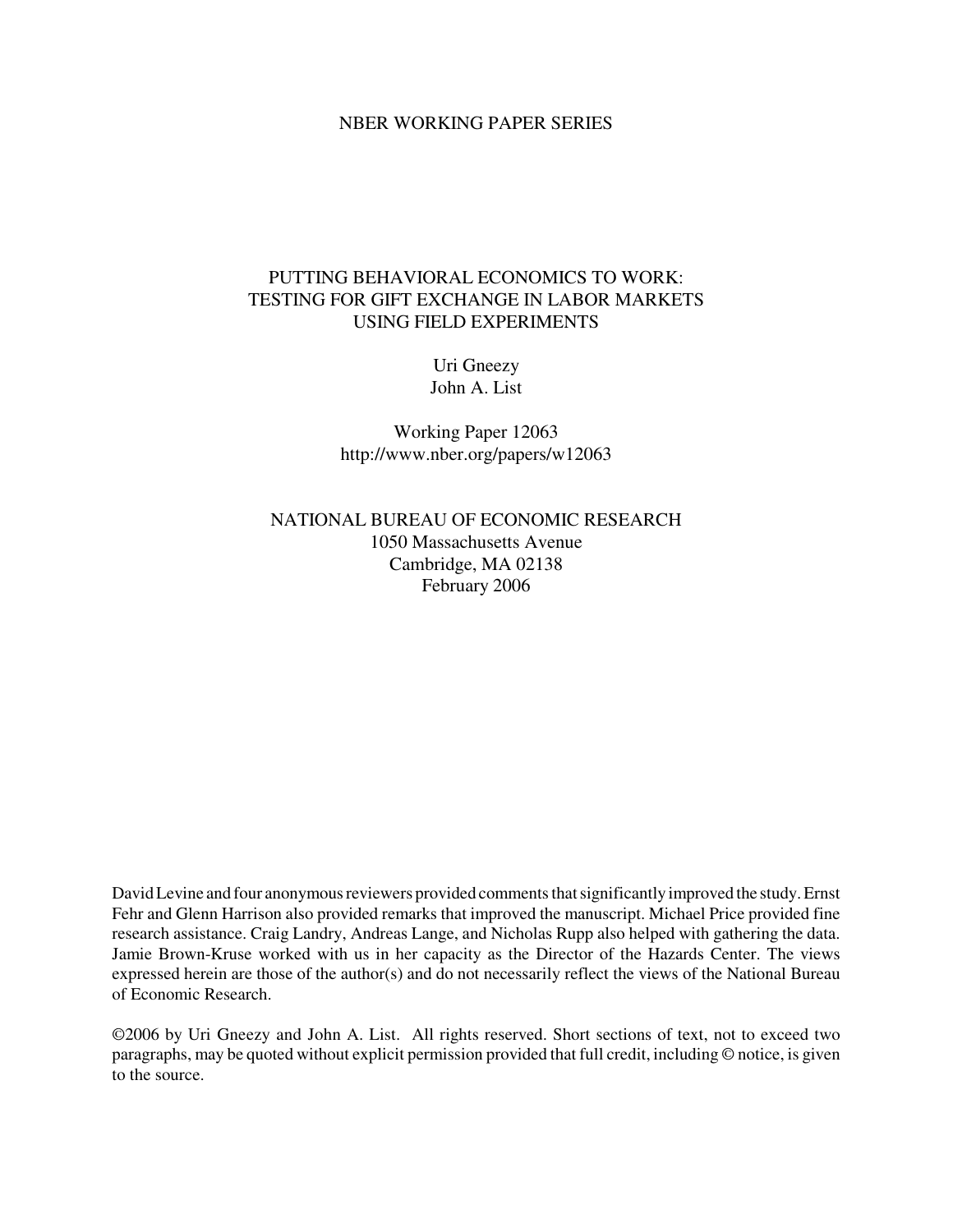Putting Behavioral Economics to Work: Testing for Gift Exchange in Labor Markets Using Field Experiments Uri Gneezy and John A. List NBER Working Paper No. 12063 February 2006 JEL No. J2, J30, J41, C93

### **ABSTRACT**

Recent discoveries in behavioral economics have led scholars to question the underpinnings of neoclassical economics. We use insights gained from one of the most influential lines of behavioral research – gift exchange – in an attempt to maximize worker effort in two quite distinct tasks: data entry for a university library and door-to-door fundraising for a research center. In support of the received literature, our field evidence suggests that worker effort in the first few hours on the job is considerably higher in the "gift" treatment than in the "non-gift treatment. After the initial few hours, however, no difference in outcomes is observed, and overall the gift treatment yielded inferior aggregate outcomes for the employer: with the same budget we would have logged more data for our library and raised more money for our research center by using the market-clearing wage rather than by trying to induce greater effort with a gift of higher wages.

Uri Gneezy Graduate School of Business University of Chicago 1126 East 59th Chicago, IL 60637 ugneezy@gsb.uchicago.edu

John A. List Department of Economics University of Chicago 1126 East 59th Chicago, IL 60637 and NBER jlist@arec.umd.edu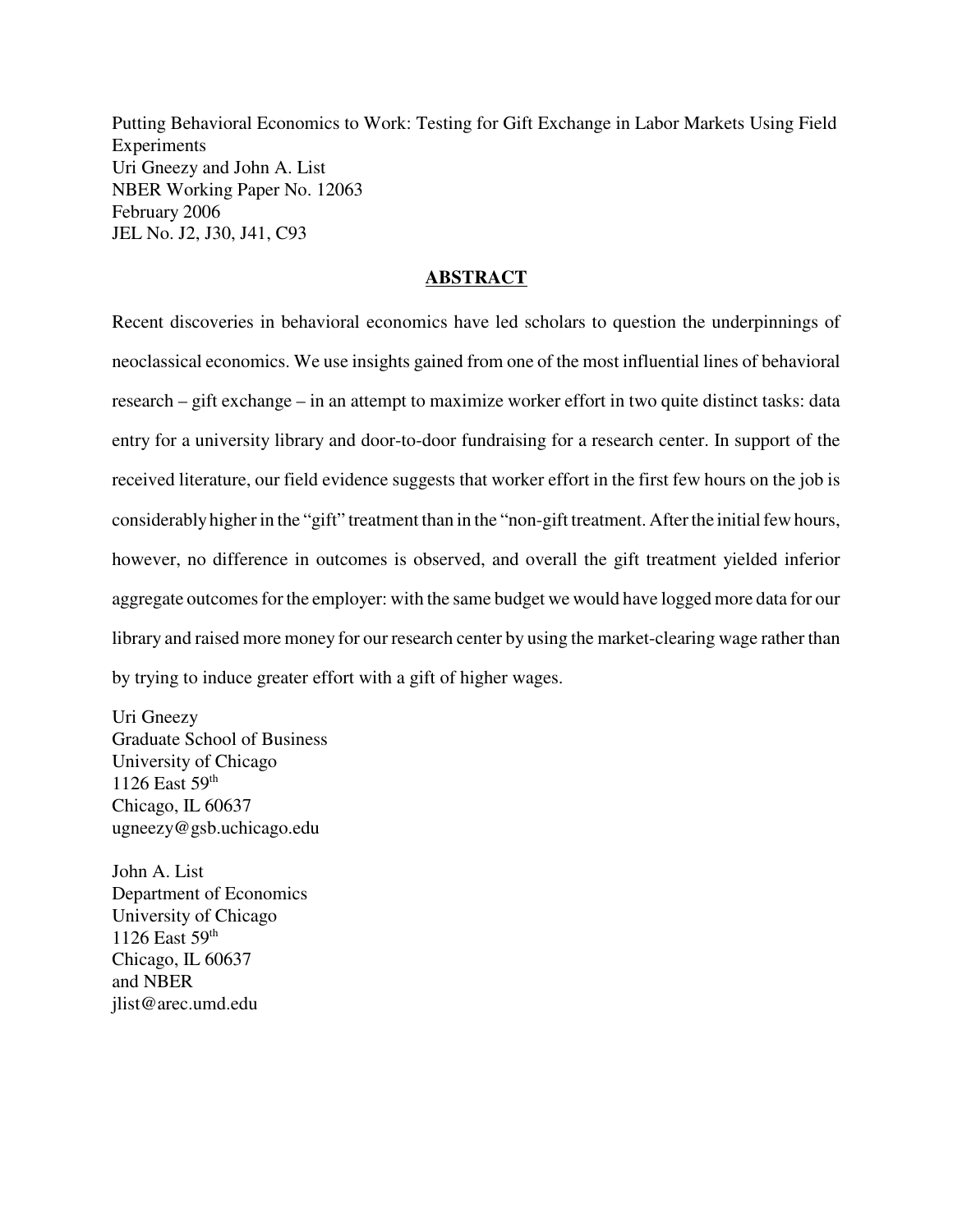# **I. Introduction**

1

Neoclassical economics treats labor as a hired input in much the same manner as capital. Accordingly, in equilibrium, the firm pays market-clearing wages and workers provide minimum effort. The validity of this assumption is not always supported by reallife observations—some employers pay more than the market-clearing wage, and workers seemingly invest more effort than necessary (Akerlof, 1982). The "fair wage-effort" hypothesis of Akerlof (1982) and Akerlof and Yellen, (1988; 1990) extends the neoclassical model to explain higher than market clearing wages by using a gift exchange model, where "On the worker's side, the 'gift' given is work in excess of the minimum work standard; and on the firm's side the 'gift' given is wages in excess of what these women could receive if they left their current jobs" (Akerlof, 1982, p.544).<sup>1</sup>

The gift exchange model is based on the critical assumption of a positive relationship between wages and worker effort levels. Workers are assumed to respond to high wage levels by increasing their effort (positive reciprocity) and to low wage levels by decreasing their effort (negative reciprocity) to the minimum required, in retaliation for the low wage. A large and influential body of empirical evidence in support of reciprocity has been reported in the past two decades.<sup>2</sup> One of the first experiments to test this assumption is Fehr et al. (1993), who constructed a market with excess supply of labor, ensuring a low equilibrium wage. Under their setup, employees had no pecuniary

 $1$  The notion of gift exchange was apparently first proposed by Adams (1963), who posited that in social exchange between two agents the ratio of the perceived value of the inputs (e.g., wage) to the perceived value of outputs (e.g., resulting from the employee's effort) would be equivalent.

<sup>&</sup>lt;sup>2</sup> See, for example, Kahneman et al. (1986), Fehr et al. (1993, 1997), Berg et al. (1995), Guth et al. (1982), Guth (1995), Roth (1995), Mowday (1991), Charness (2005), Falk and Gächter (2002), and Fehr and Falk (1999). For a survey and discussion of positive and negative reciprocity, see Fehr and Gächter (2000). For a survey of the theoretical models of reciprocity see Sobel (2005). This picture is confirmed by scholarly work in many other fields. It is accounted for in interview studies that economists have conducted with business leaders (Agell and Lundborg, 1995) and it is consistent with discussions in organization theory (Steers and Lyman, 1991) and psychology (Argyle, 1989).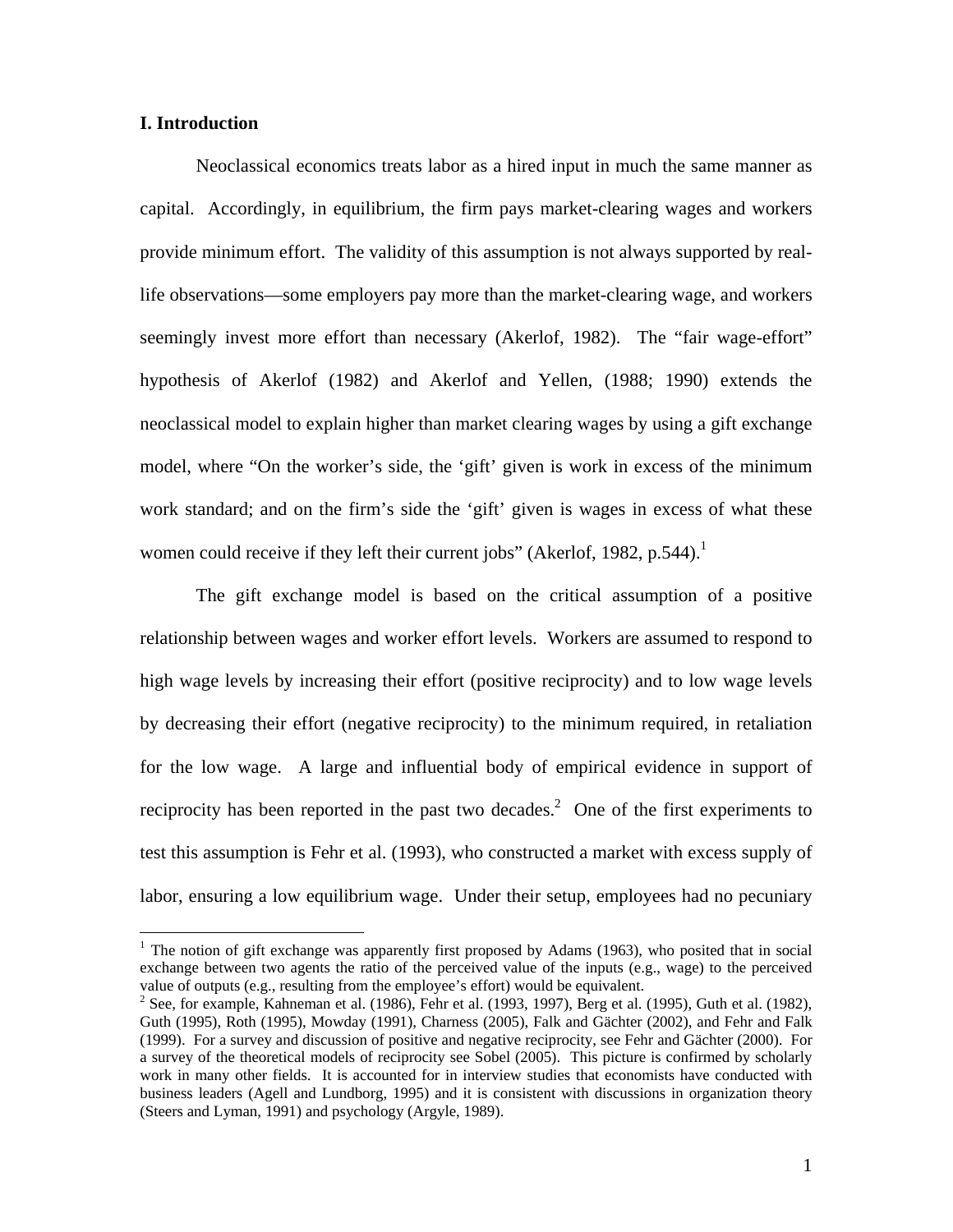incentive to raise the quality of their work above the exogenously given minimum. If an employer expects employees to invest only the minimum effort required, then she has no compelling reason to pay wages above the market-clearing level. Contrary to this prediction, however, most employers attempted to induce employees to invest greater effort by offering them higher (at times by more than 100%) than market-clearing wages. On average, this high wage was reciprocated by greater employee effort, making it profitable for employers to offer high wage contracts. Subsequent laboratory exercises have largely led to similar conclusions.

While the literature has taken the experimental results as providing key support for the received labor market predictions of Akerlof (1982)—see, e.g., Fehr et al. (1993, p. 437), who note that their results "provide…experimental support for the fair wageeffort theory of involuntary unemployment"—it remains largely unknown whether such inference is appropriate from observed laboratory behavior. In this case, for example, is the behavior of laboratory subjects, who are asked to choose an effort or wage level (by circling or jotting down a number) in response to pecuniary incentive structures, a good indicator of actual behavior in labor markets?

We tackle this issue directly by focusing on real effort in labor markets using field experiments. In this regard, one key missing link in the literature between the laboratory and labor markets is the *duration* of the task. While interaction in the lab is typically abbreviated, and usually takes no longer than one or two hours, interaction in labor markets typically lasts weeks, months, or years. One lesson learned from the psychology literature is that there are important behavioral differences between psychological processes in the short run and in the long run: for example, *hot* versus *cold* decision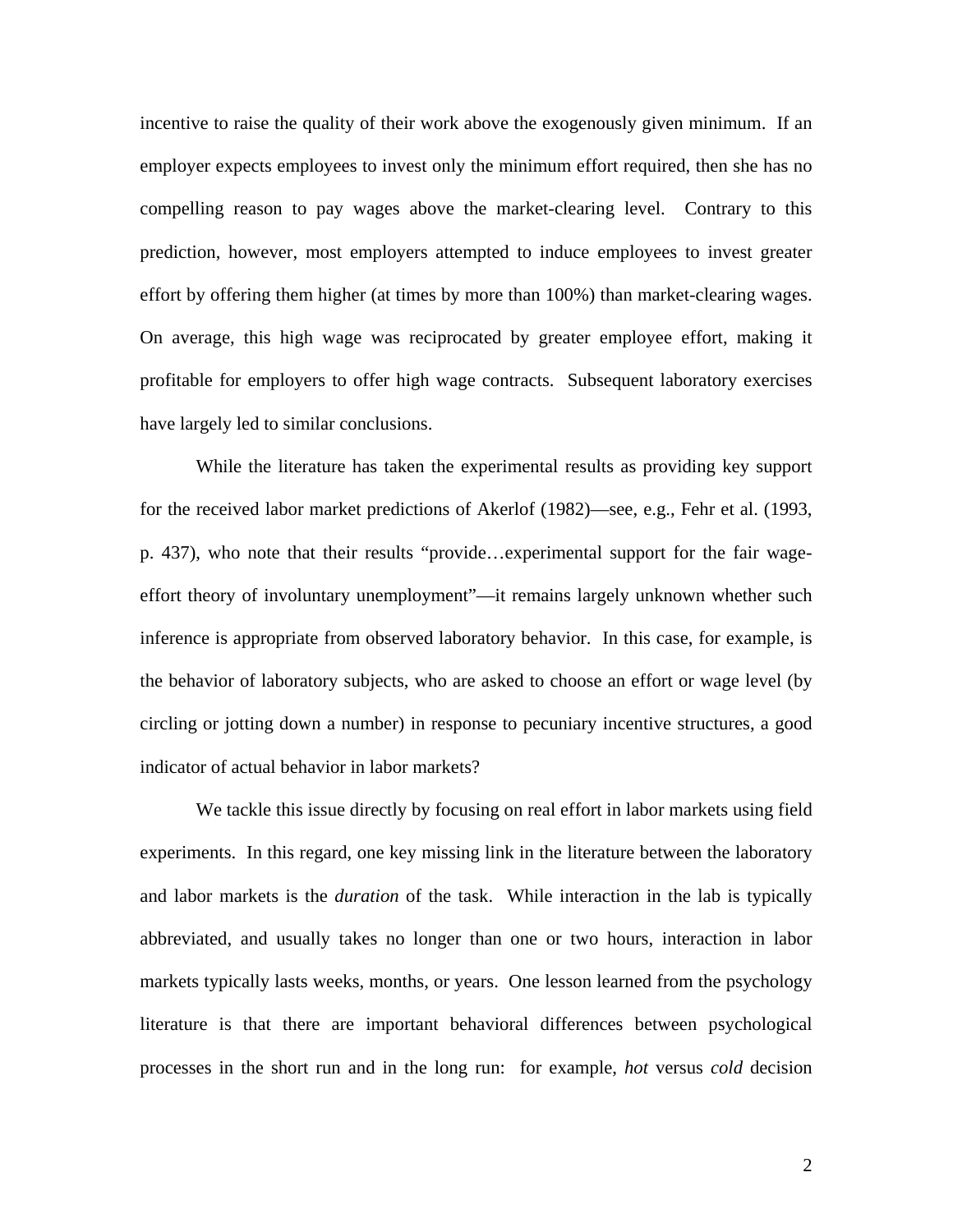making. In many cases, the immediate reaction to an event is dictated by what is called "hot" decision making (Loewenstein, 2005). People's decision making behavior in this "hot" phase is different than in the "cold" phase (the folk wisdom of counting to 10 before one reacts is based on such a difference). Additionally, *adaptation* has been found to be important. Much like the human eye adapts to changes in light, decision makers tend to adapt to new situations over time (Gilbert et al., 1998).

To provide a first test of the gift exchange hypothesis in an actual labor market, we invited people to take part in an effort to computerize the holdings of a small library at a large university in the Midwest. Recruitment was done via posters that promised participants *one-time* work that would last six hours and that would pay \$12 per hour, or \$72. Participants were not informed that they were taking part in an experiment.

The first treatment paid a flat wage of \$12 per hour, as promised. In the second treatment, once the task was explained to the participants, they were told that they would be paid \$20 per hour, not the \$12 that had been promised. We found that, in line with the gift exchange hypothesis, participants in the \$20 treatment provided significantly higher effort in the first 90 minutes than participants in the \$12 treatment. After 90 minutes on the job, however, effort levels were indistinguishable across the two treatments.

Our second field experiment invited students to take part in a door-to-door fundraising drive to support the Natural Hazards Mitigation Research Center at a large university in the Southeast. Similar to the library task, participants were told that this was *one-time* work for which they would be paid \$10 per hour. Yet an important difference in this case is that workers have a better idea about the surplus and how much the employer valued the task. This difference is important because if the surplus is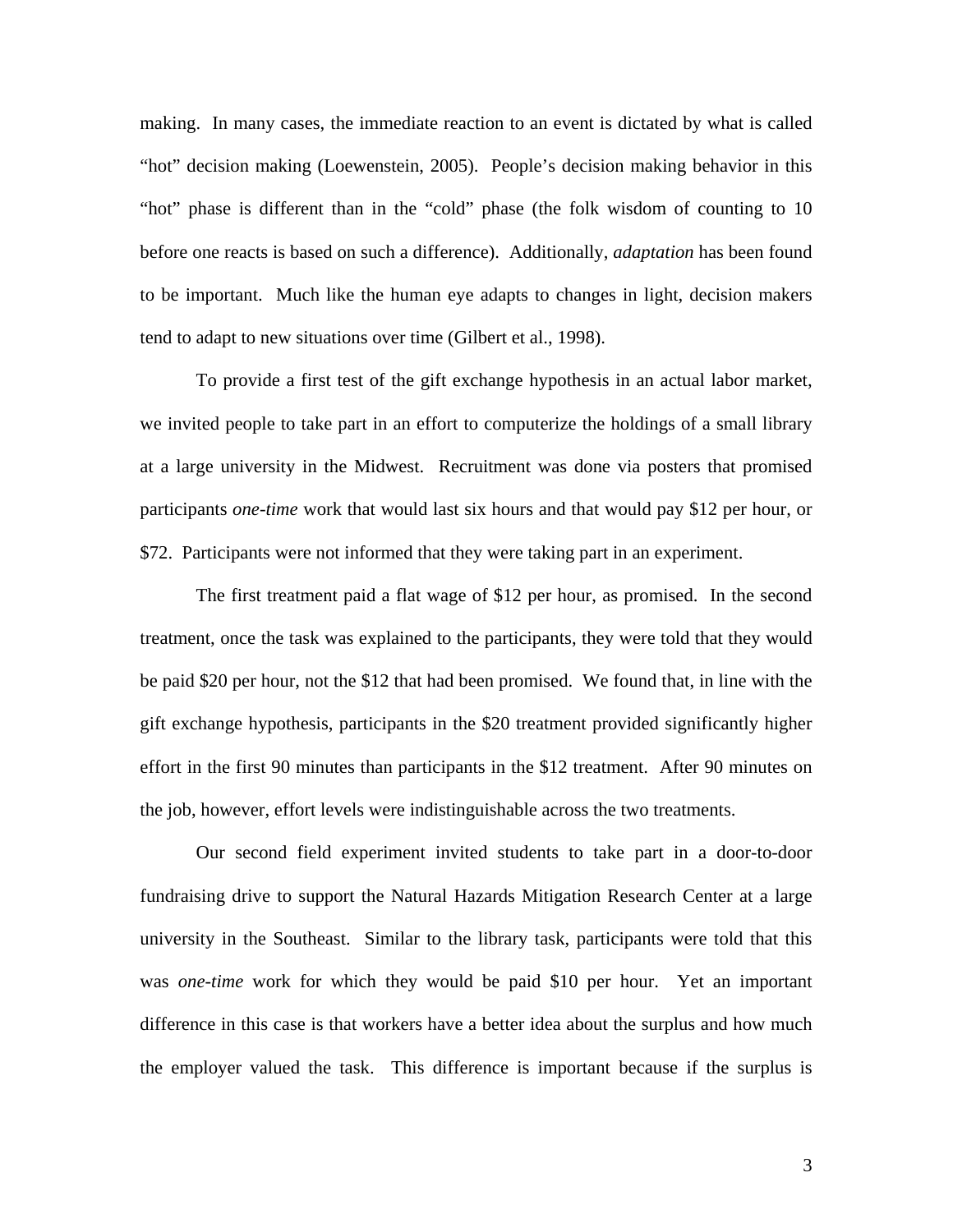known, the share of the surplus that the workers receive will determine whether they perceive their wage as fair.<sup>3</sup>

The first treatment was a flat wage of \$10 per hour, as promised. In the second treatment, once the solicitors were trained, they were told that they would be paid \$20 per hour, not the \$10 that had been advertised. Empirical results mirror those in the library task: solicitors in the \$20 treatment raised significantly more money in the first few hours of the task than solicitors in the \$10 treatment. Yet after a few hours the observed outcomes were indistinguishable.

The remainder of our study proceeds as follows. Section II presents the experimental design. Section III discusses the experimental results. Section IV summarizes how our work relates to the literature. Section V concludes.

### **II. Experimental Designs**

### **A. Library Task**

 $\overline{a}$ 

Our first field experiment was conducted at a large university, using undergraduate student participants who were invited to take part in an effort to computerize the holdings of a small library at the university. Recruitment posters informed potential participants that this was *one-time* work that would last exactly six hours, for which they would be paid \$12 per hour. Each participant performed the task alone, without viewing the other participants.

Treatment *noGift* offered laborers a flat wage of \$12 per hour, as promised. In the second treatment, denoted Treatment *Gift*, once the task was explained to the participants they were told that they would be paid \$20 per hour rather than the \$12 rate advertised.

<sup>&</sup>lt;sup>3</sup> Alternatively, if workers know only the promised wage and not the surplus, as in our library task, only the promised wage can serve as a reference point. We thank Ernst Fehr for pointing us in this direction.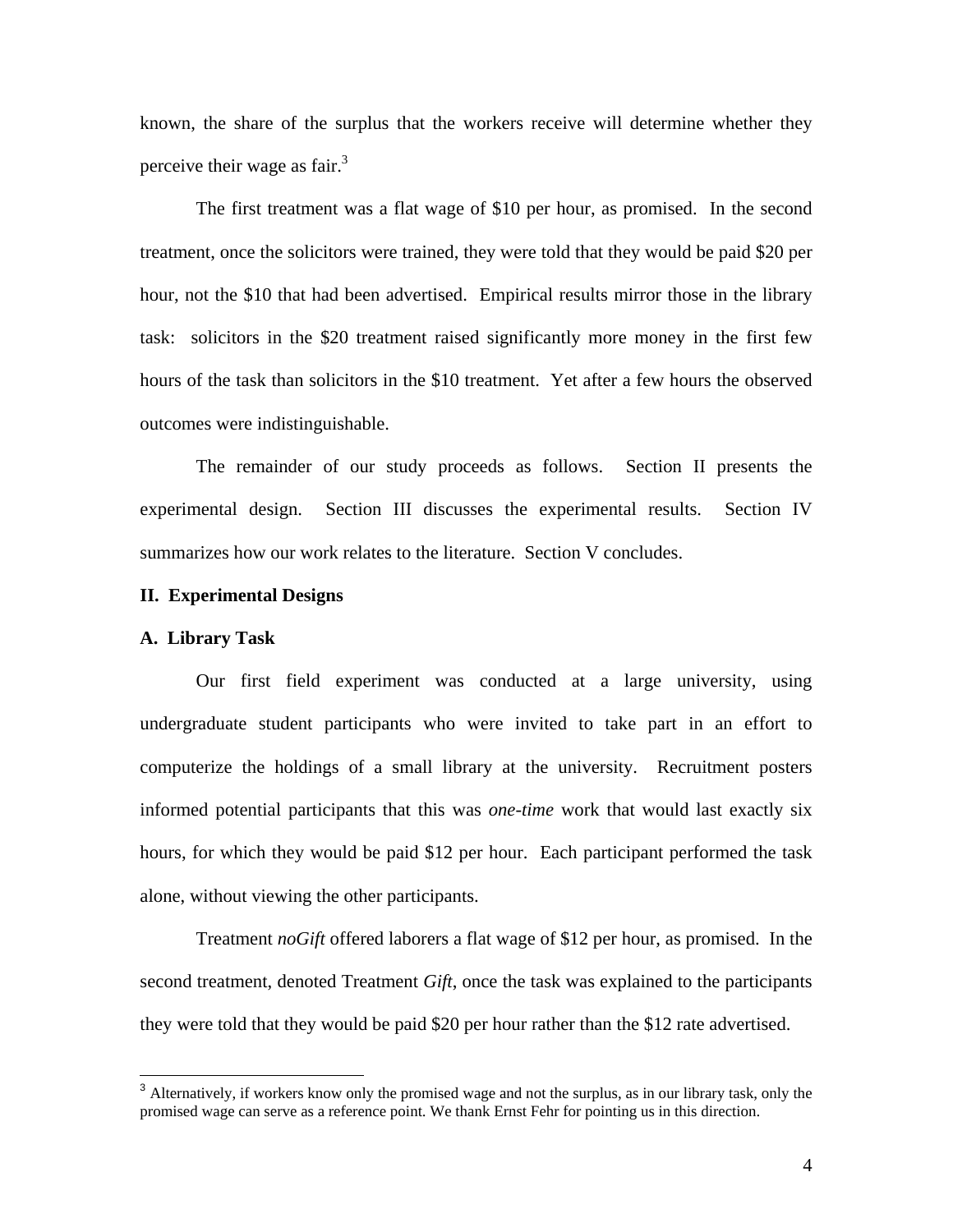# *The task*

 Participants were seated in front of a computer terminal next to boxes filled with books, and asked to enter data regarding the books into a database on the computer. The data included title, author, publisher, ISBN number, and year of publication. Participants could take a break from their work whenever was necessary. The experimental monitor recorded the number of books they entered every 90 minutes.

 Before proceeding to a discussion of the second field experiment, we should briefly mention a few design issues. First, students were not informed that they were taking part in an experiment. This is important given that we wished to observe subjects in a natural work environment. Second, we were careful to remind them that this was a one-time work opportunity. This is important in light of an alternative theory to the fair wage effort hypothesis—efficiency wage theory—which surmises that employers pay above market-clearing wages to motivate workers to increase their effort level in order to avoid being fired, which economizes on firm-level monitoring (see, e.g., Katz, 1986). Third, we calculated that we would need roughly 100-120 hours of total worker time to complete the task. Thus, to test our duration hypothesis we hired 19 workers for 6 hours each, splitting the sample into  $n=10$  and  $n=9$  for the *noGift* and *Gift* treatments respectively. Finally, we distributed books across individuals randomly in order to ensure orthogonality of book type and treatment.

### **B. Fundraising Task**

Our second field experiment was part of a door-to-door fundraising drive to support the Natural Hazards Mitigation Research Center (henceforth the Hazards Center)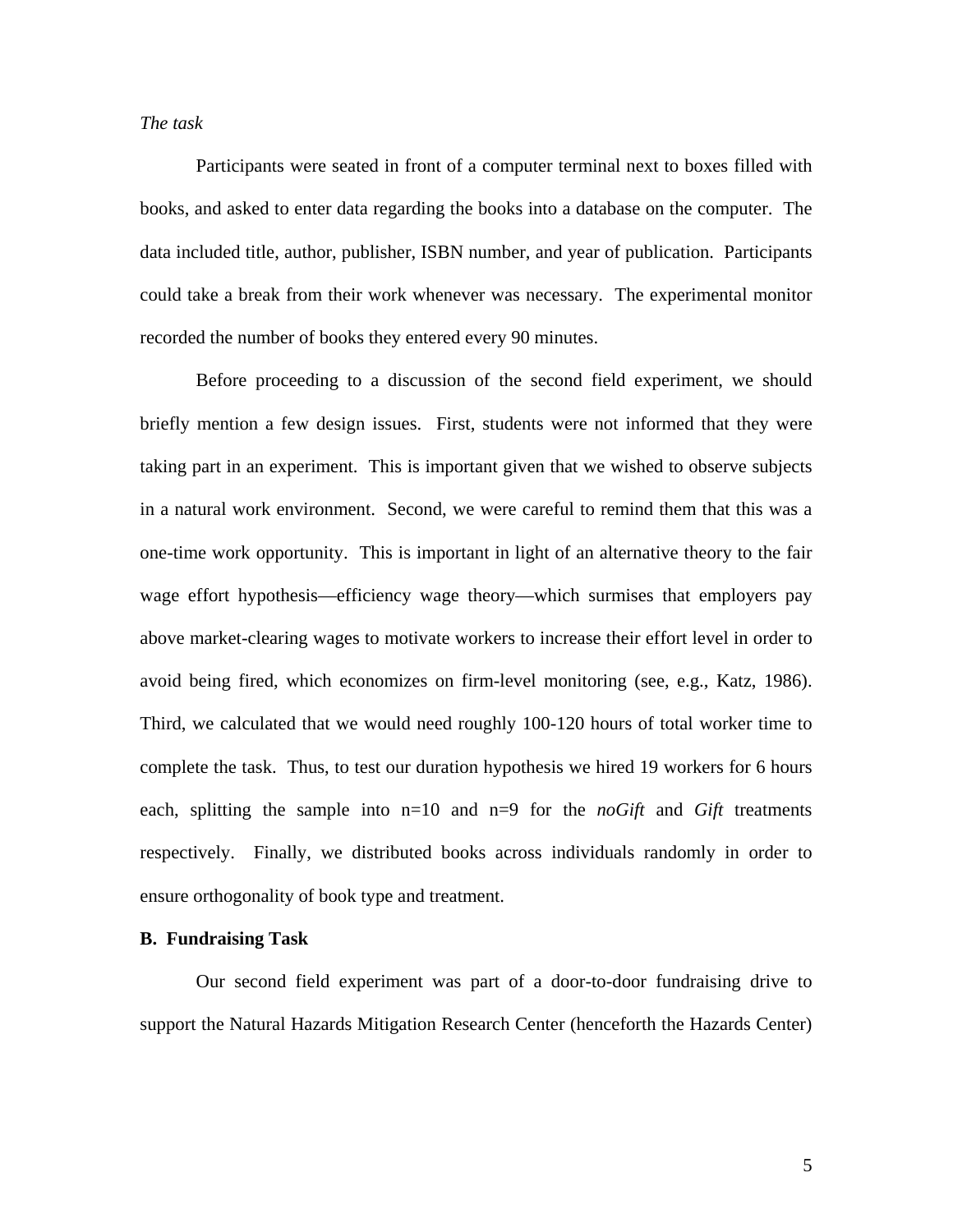at a large university.<sup>4</sup> Door-to-door fundraising is widely used by a diverse range of organizations. In both treatments, which follow the two library task treatments, households in predetermined neighborhood blocks in Pitt County, North Carolina, were approached by a paid solicitor and asked if they would like to make a contribution to support the Hazards Center. Households that answered the door were provided an informational brochure about the Hazards Center and read a fixed script that outlined the reason for the solicitor's visit. The script included a brief introduction which informed the resident of who the solicitors were, the purpose of their visit, and a one- to twosentence summary of the non-profit organization. Copies of the script are provided in the Appendix.

 As summarized in the Appendix, potential donors were informed that all proceeds raised in the fundraising campaign would be used to fund the Hazards Center. Households were also informed that each dollar contributed to the Hazards Center would provide them with one ticket for a \$1000 lottery, with the chances of winning the prize based upon the total number of tickets allocated.<sup>5</sup>

 The experimental treatments were conducted on two different weekends in November 2004. In total, we employed 23 solicitors – 10 in the *noGift* treatment and 13 in the *Gift* treatment. Potential subjects were recruited via flyers posted around campus,

1

<sup>&</sup>lt;sup>4</sup> The Natural Hazard Mitigation Research Center was authorized to begin operations in the fall of 2004 by the North Carolina state government. The Hazard Center was founded in response to the widespread devastation in eastern North Carolina caused by hurricanes Dennis and Floyd and designed to provide support and coordination for research on natural hazard risks. For more information on the Hazard Mitigation Research Center see www.artsci.ecu.edu/cas/auxiliary/hazardcenter/home.htm. The design discussion follows Landry et al. (2006), who explore various mechanisms—voluntary contributions mechanisms with and without seed money and two types of lotteries—for inducing charitable contributions.

<sup>&</sup>lt;sup>5</sup> We also randomly placed solicitors in a treatment with a multiple-prize lottery. The data across these two lottery types are not significantly different so we pool them and suppress further discussion. See Landry et al. (2006) for a further discussion of the broader lottery results.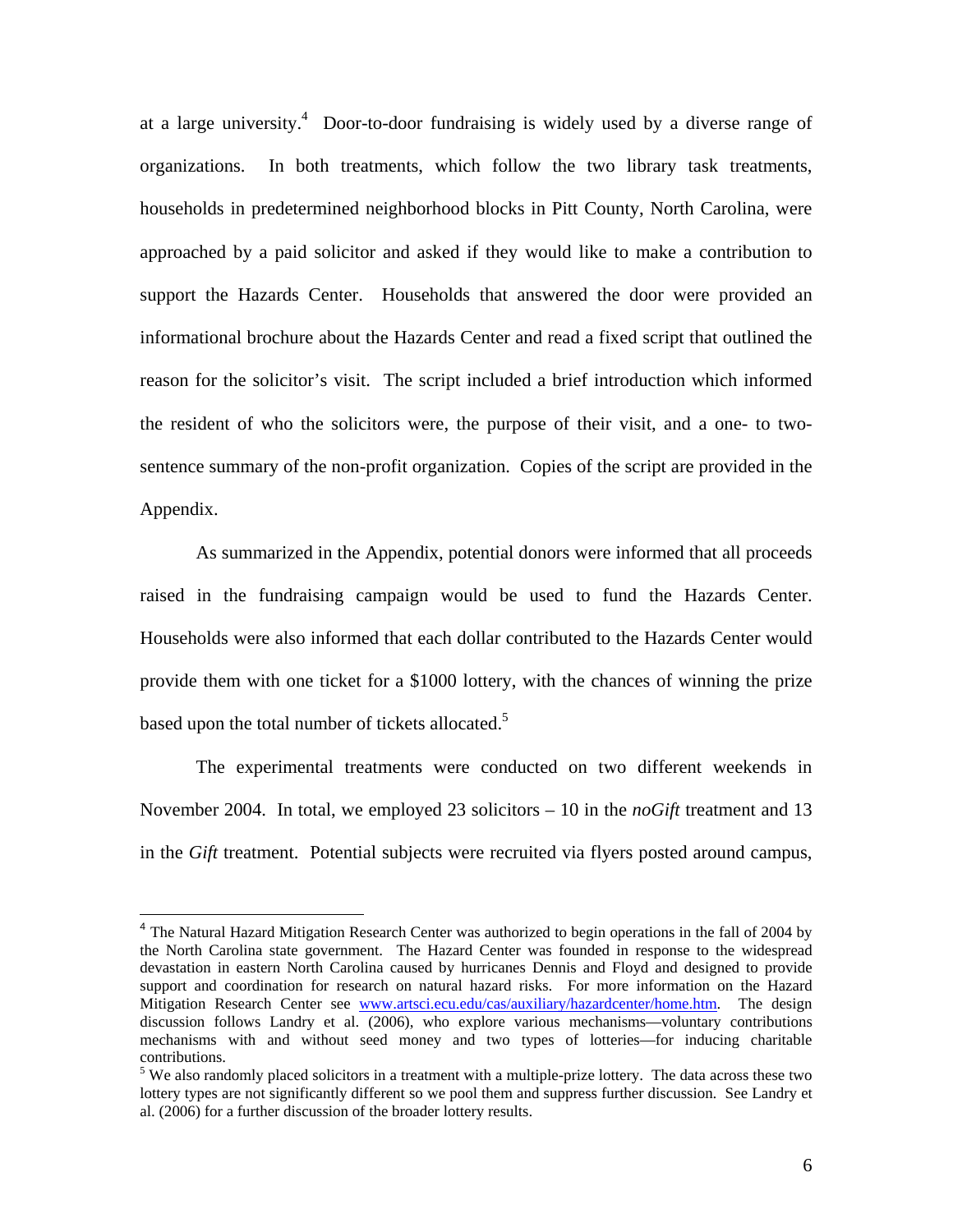announcements on a university electronic bulletin board, advertisements in the local campus newspaper, and direct appeal to students during undergraduate economics courses. All solicitors were told they would be paid \$10 per hour during training and employment.

Each solicitor's experience typically followed four steps: (1) consideration of an invitation to work as a paid volunteer for the research center, (2) an in-person interview, (3) a training session, and (4) participation as a solicitor in the door-to-door campaign. Upon being hired (all applicants were hired), all solicitors attended a one-hour training session on Friday afternoon of the weekend they were scheduled to work.<sup>6</sup> Upon arriving on Saturday morning, subjects were split randomly into two groups, after which one group (Treatment *Gift*) was informed separately that its members would receive \$20 per hour, rather than the \$10 hourly rate the other group (Treatment *noGift*) received. All solicitors participated during a single weekend and were not informed that they were participants in an experimental study; nor were they informed that different solicitors were being paid different amounts. Further, care was taken to keep solicitors in different experimental treatments isolated from one another to prevent cross-contamination and information exchange across treatments.

A few important design issues should be discussed before proceeding to the results summary. First, solicitors were provided with a record sheet which included columns to record the race, gender, and approximate age of potential donors, along with their contribution level. The trainer stressed the importance of recording the contribution

 $\overline{a}$ 

 $6$  Each training session was conducted by the same researcher and covered a single treatment. The training sessions provided the solicitor with background/historical information about the Hazards Center and reviewed the organization's mission statement and purpose. Solicitors were provided a copy of the brochure and the press release announcing the formation of the Hazards Center. Once solicitors were familiarized with the Hazards Center, the trainer reviewed the data collection procedures.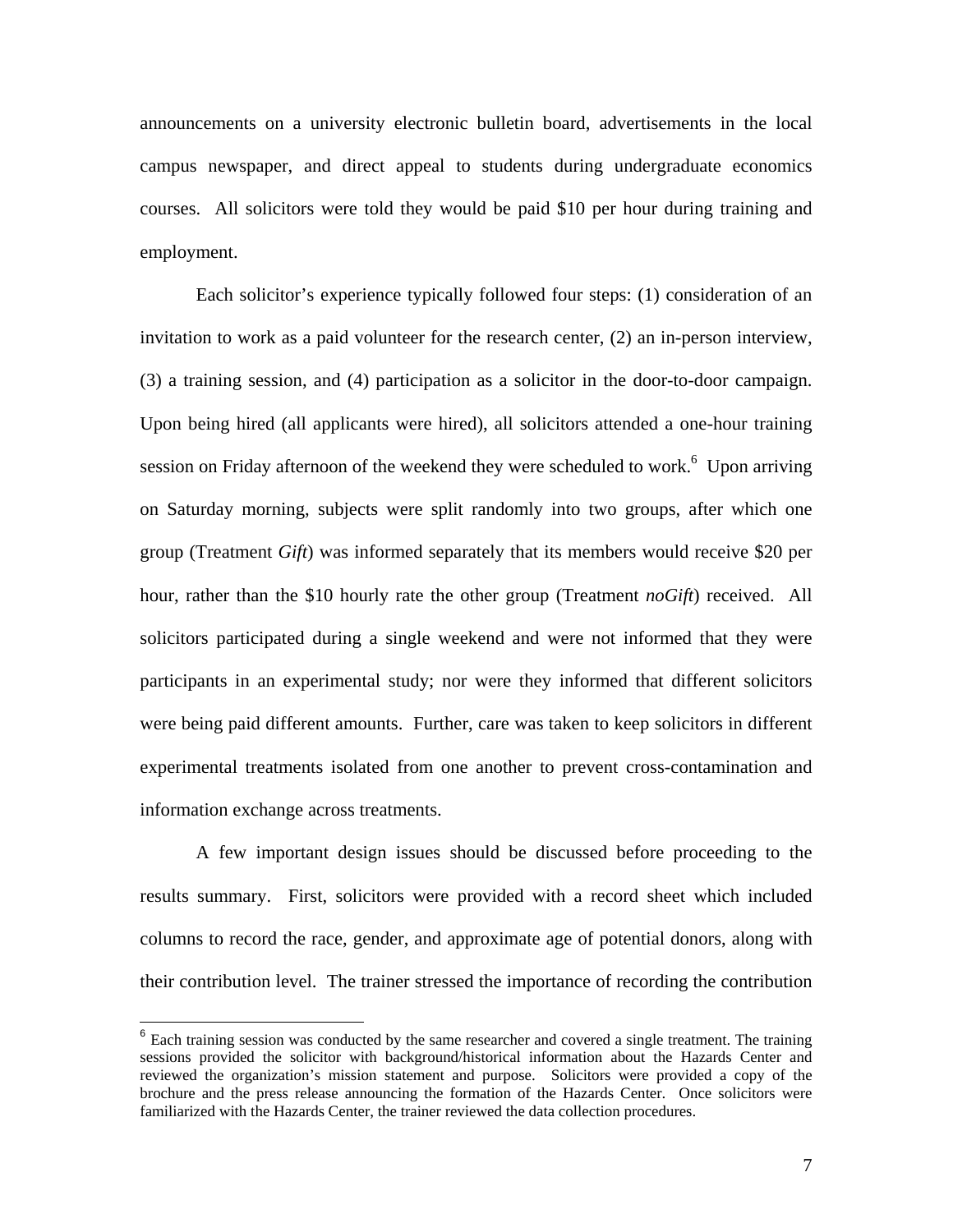(or non-contribution) data immediately following the solicitation "sales-pitch". This permits us to examine the temporal nature of effort and contributions secured. Second, solicitors were instructed to distribute an information brochure after introducing themselves to potential donors. This provided legitimacy to the fundraising drive, as brochures are a common tool in the industry. Finally, solicitors were instructed to wear khaki pants (or shorts) and were provided with a polo shirt that displayed the name of the Hazard Center.

### **III. Empirical Results**

A quick summary of the empirical results is that, consistent with the bulk of past experimental evidence from the lab, there are signs of significant gift exchange in the data: in the early hours of the task, effort in the *Gift* treatments is markedly higher than in the *noGift* treatments. Across both tasks, however, this increased effort wanes quickly, and after the first few hours effort levels across the *Gift* and *noGift* treatments are statistically indistinguishable. This drop in effort causes us to conclude that for the wage levels considered in our treatments, our resources would have been better spent hiring agents at market-clearing wages. Evidence for these empirical findings are described more fully below.

#### **A. Library Task**

Table 1 provides a raw data summary, and Figure 1 summarizes the temporal work effort in the library task split into 90-minute intervals. In the first 90 minutes, the average number of books logged into the computer is quite different across the two treatments: whereas workers logged, on average, 51.7 books in the *Gift* treatment, an average of only 40.7 books were logged in the *noGift* treatment. This nearly 25 percent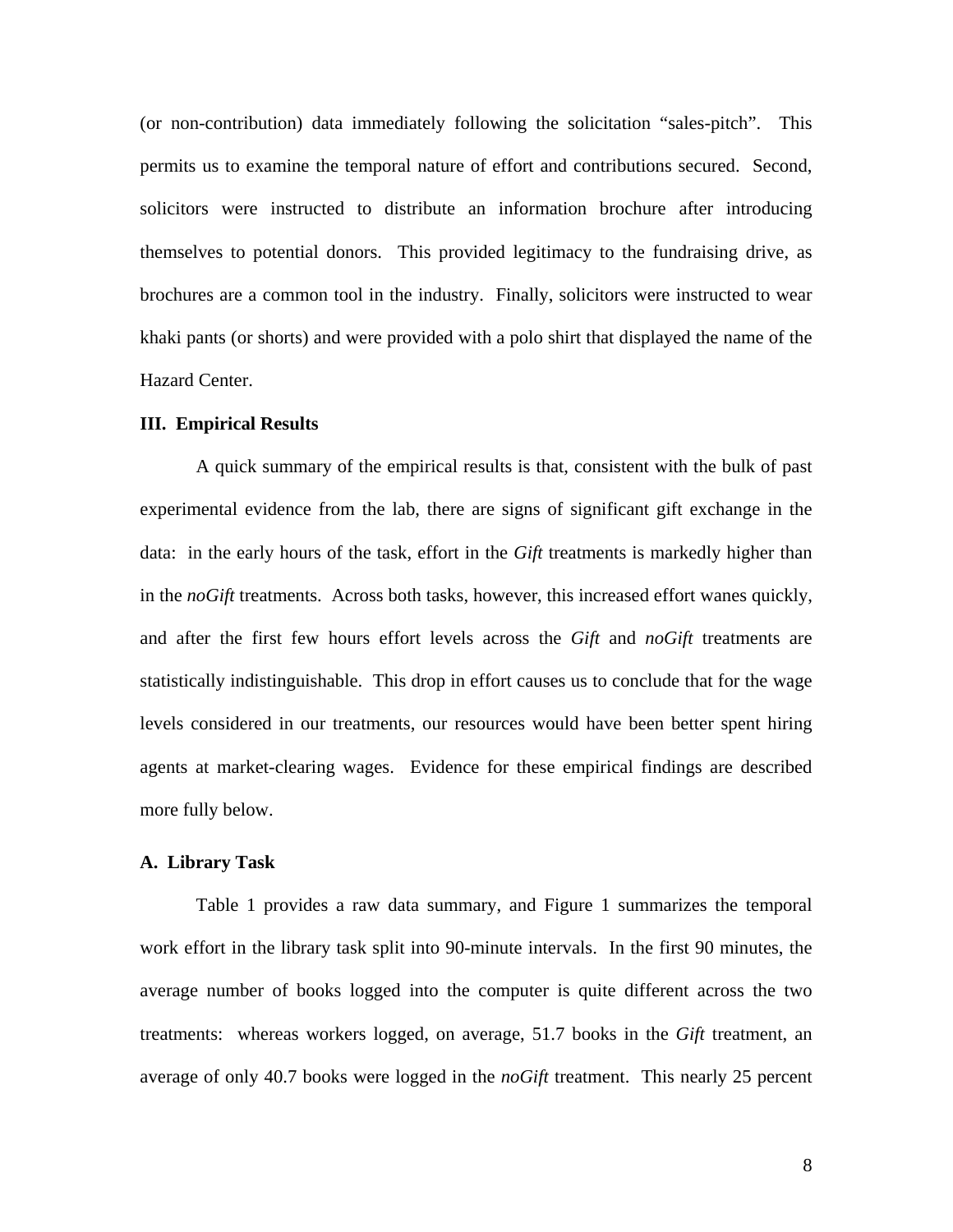difference is statistically significant at the  $p < .05$  level using a one-tailed Wilcoxon (Mann-Whitney) nonparametric test, which has an alternative hypothesis of the *Gift* treatment having more books logged. To construct the test statistic, we first calculated the individual mean books logged in the 90-minute period and then ranked subjects via these means. The test statistic is normally distributed, and takes on a value of  $z = 1.76$ . A t-test assuming unequal variances also yields statistical significance at the  $p < .05$  level using a one-sided alternative:  $t = 1.85$ .

While this 25 percent difference in effort is indeed noteworthy, inspection of the remainder of the temporal effort profile does not provide compelling evidence in favor of the gift exchange hypothesis. None of the remaining effort levels are significantly different at conventional levels using Wilcoxon non-parametric tests ( $z = 0.37$ ;  $z = 0.96$ ;  $z = -0.40$ , and the data become quite similar in the final 3 hours; t-tests assuming unequal variances yield similar insights.

To complement these insights we estimate a panel data regression model in which we regress the individual number of books logged on a dummy variable for treatment, dummy variables for time indicators, and their interaction. Because the treatment dummy variable is static, we report panel data estimates from a random effects regression model (the rank condition would be violated if we estimated a fixed effects model). Estimates in Column 1 of Table 2 are consistent qualitatively with the results reported in Table 1 and Figure 1: the wage gift increases worker effort levels early on in the experiment but this results dissipates over time.

# **B. Fundraising Task**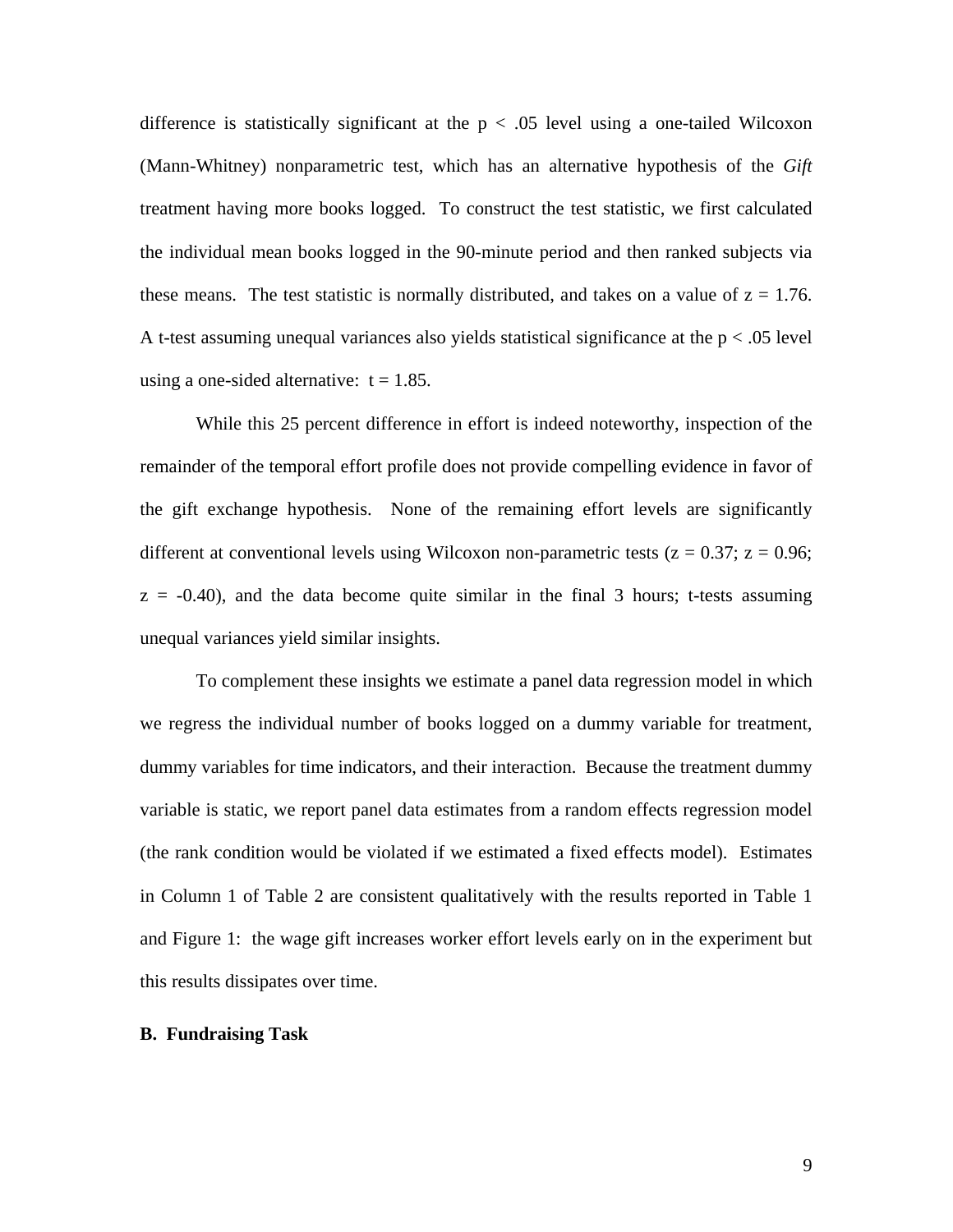Table 3 provides a summary of the average total contributions collected per hour by treatment split into hourly time segments. Similar to the library task, in the beginning of the work day the *Gift* treatment yields significantly higher outcomes. For example, as shown in Figure 2, examining data in the first (pre-lunch) three hours of the capital campaign, we find an average total collection figure in the *Gift* treatment of \$11.00, whereas in the *noGift* treatment solicitors raised only \$6.40 per hour, a difference of 70 percent. A non-parametric Wilcoxon statistical test indicates that these averages are different at the  $p < .01$  level using a one-sided alternative. This outcome highlights the strength of the gift exchange effect.

Yet as Table 3 reveals, after a few hours on the job the average dollars collected (denoted "earnings") across the two treatments become quite similar. Indeed, only \$0.39 separates the average dollars collected per hour after lunch across the two treatments. And, in any given hourly time period post-lunch, the average total collection earnings across the two treatments are not statistically significant at conventional levels. The data summary in Table 4 and Figure 2 provides an indication of why this convergence occurs. While the solicitors in the non-gift exchange treatment garner hourly contributions in the 3-hour block before lunch similar to those in the 3-hour block after lunch (\$6.40 versus \$6.63), solicitors in the gift exchange treatment raise significantly less in the post-lunch time period than they raise in the pre-lunch time period—\$7.03 per hour versus \$11 per hour. Using a matched pairs t-test, we find that this difference is statistically significant at the  $p < .05$  level using a two-sided alternative, whereas the temporal difference for the non-gift exchange treatment is not significant.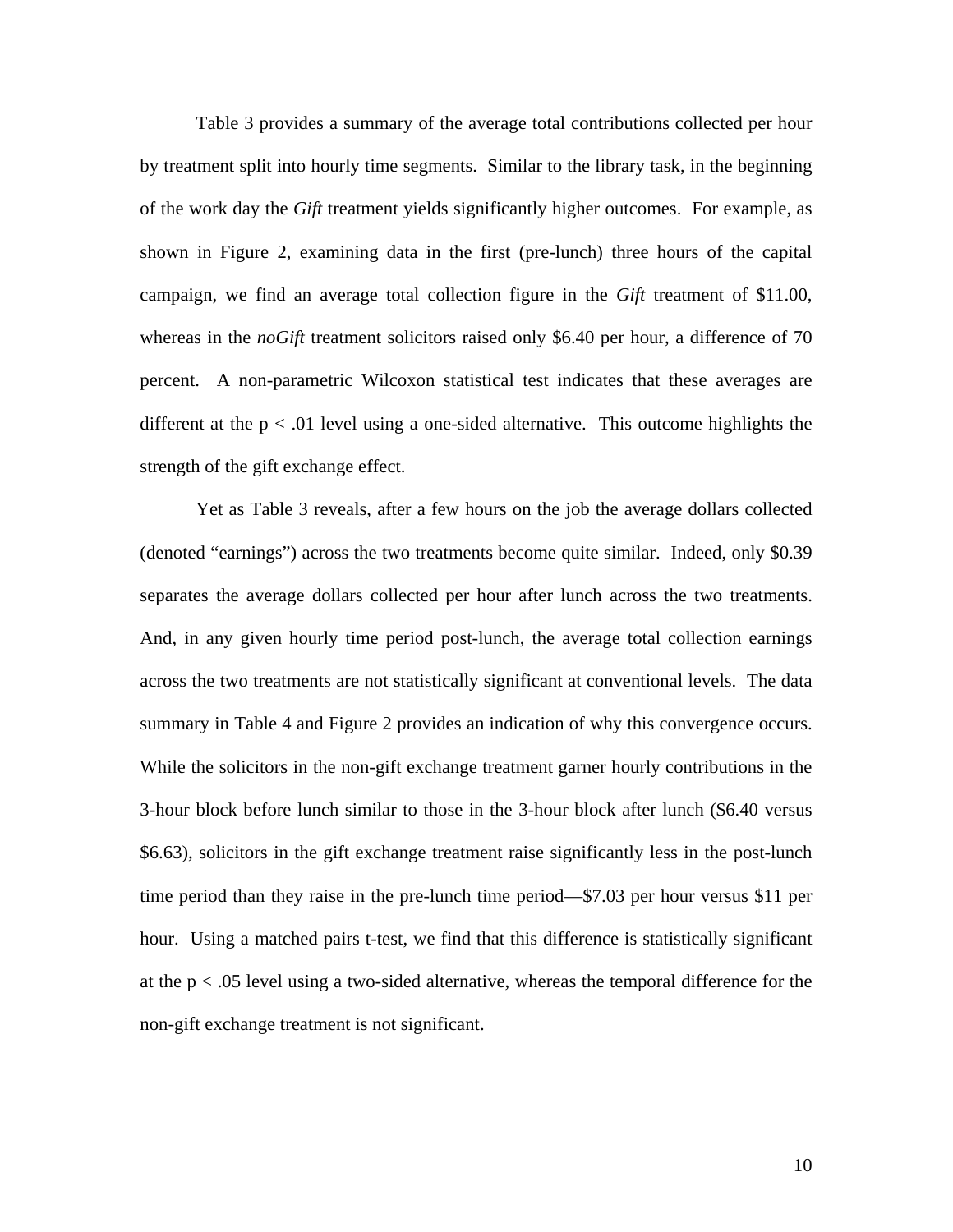For further evidence we again turn to a panel data regression model in which we regress the individual monies raised on a dichotomous variable for treatment, dummy variables for time indicators, and their interaction. We again include random effects and we should note that we experimented with the individual-specific variables found to be important in Landry et al. (2006) and found that their inclusion does not change the qualitative insights. Thus, for parsimony we exclude these variables. Columns 2 and 3 of Table 2 contain parameter estimates. As Column 2 indicates, the hourly data are quite noisy, and strong inference cannot be gained from these estimates (a Tobit random effects model yields similar insights). Yet the data split by three hour blocks, pre- and postlunch, are consistent with the results discussed above (see Column 3 of Table 2): the wage gift worked well in the first few hours but its influence waned considerably in the latter hours.

One interpretation of these findings is in the spirit of the psychology literature, which reminds us that there are differences between psychological processes in the short run and in the long run, or "hot" and "cold" phases. For example, shortly after being injured, people with spinal injuries report very low quality of life. The same people report a much higher quality of life after a few years (Gilbert et al., 1998). One way to think of this process is a change in the reference point. At the beginning of the process, people use their "old" reference point (being healthy, previous wage, etc.). With time, the reference point changes to account for the new environment (being injured, new wage, etc.), and thus behavior changes accordingly. In our case, an interpretation of our findings is that our agents' effort levels may simply be adapting to new referentials in their progression from a "hot" to "cold" phase of the time spent on their task, although in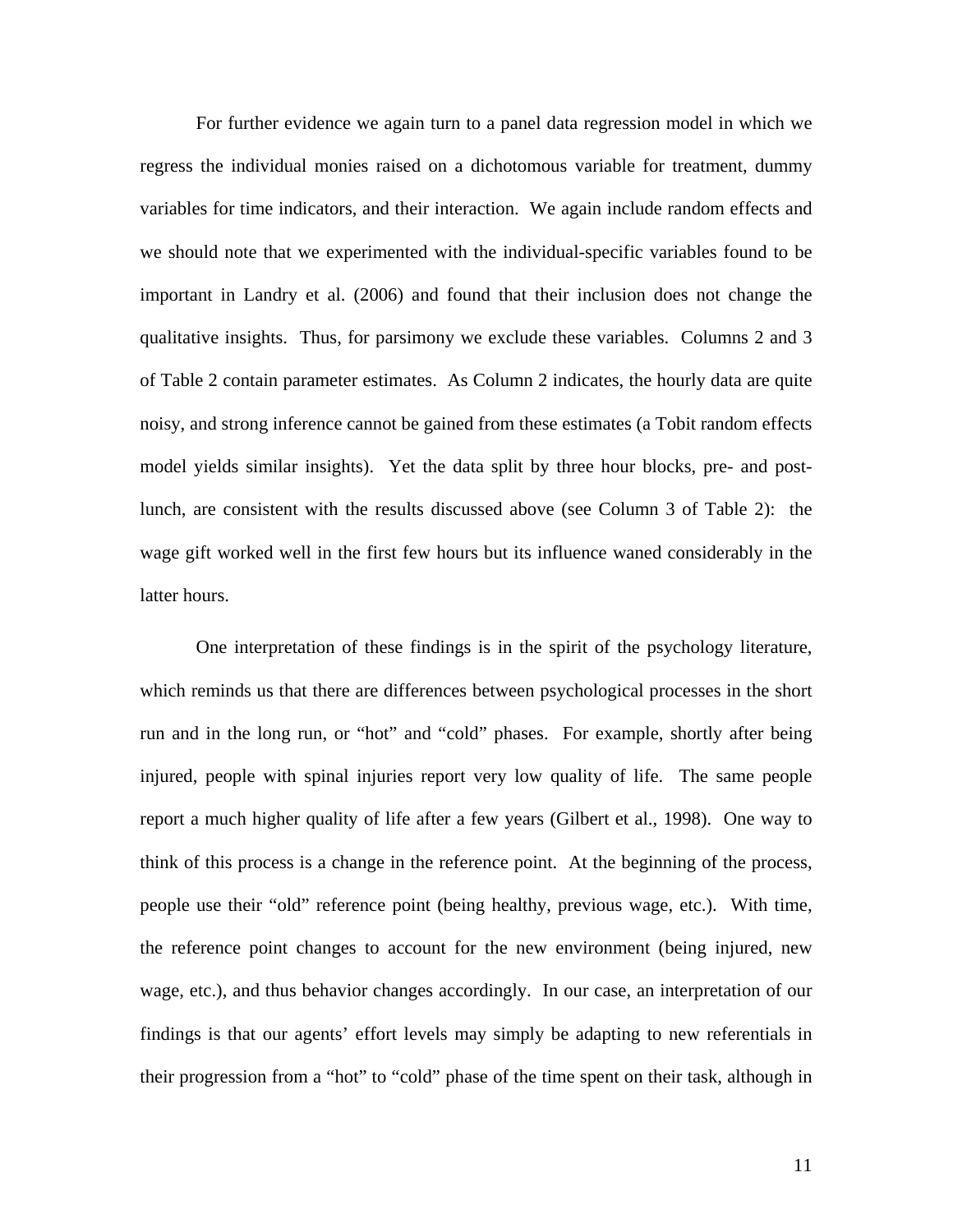our case the "hot" phase lasts only a few hours. This would suggest that the equilibrium behavior is one where gift exchange has nominal long-term effects.

We must exercise caution when making this interpretation, however. The data show a pattern of convergence, but whether this result obtains because solicitors become physically exhausted as the day progresses is unknown. If our solicitors were to return the following morning and resumed the higher collection averages of the initial morning, we would wonder whether the physical nature of the task may play a role in the temporal effort profile.

To examine the explanation for the higher solicitor performance in the *Gift* treatment in the early hours in greater detail, we dig a level deeper into the data. This is important in light of the fact that individual characteristics such as physical attractiveness and sociability might influence contributions (see Landry et al., 2005). With this in mind, we collected additional data from a subset of solicitors who returned to work on the Sunday morning directly after their Saturday solicitation. Nine solicitors in the *Gift* treatment and four solicitors in the *noGift* treatment were included in the subset.

We provide Figure 3 in the Appendix to include these Sunday morning data. In this case, *Gift* subjects and *noGift* subjects perform similarly, as their outcomes are not statistically significant at conventional levels: *Gift* solicitors raised roughly \$6.50 whereas *noGift* solicitors raised nearly \$8.50. We view these data as providing evidence that exhaustion effects are not important in attenuating gift exchange in our Saturday afternoon data.

Most importantly for our purposes, as employers genuinely interested in creating a library at least cost and adequately funding a public good in North Carolina, we

12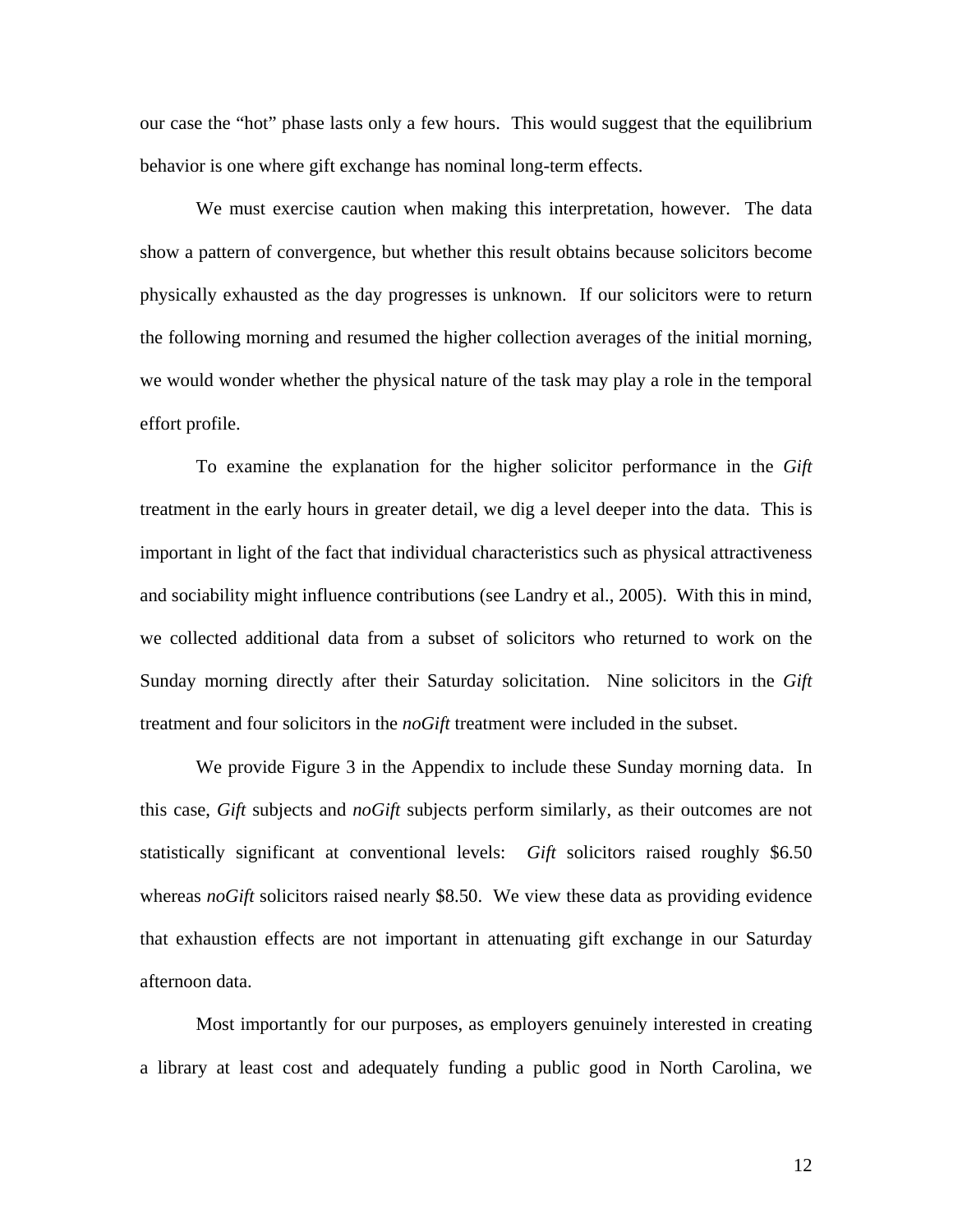attempted to put a set of seminal findings from behavioral economics to work. Unfortunately, our plan backfired, as paying wages of merely \$10-\$12 would have netted us more books logged and more donations collected per dollar spent on labor. Of course, similar to any empirical exercise, it is possible that a different experimental design and calibration, or other types of manipulations, might provide evidence that suggests certain behavioral findings have some relevancy for wage policies.<sup>7</sup> We hope that our study, which should be viewed as a first exploration of whether social preferences *per se* are enough to justify wage policies predicated on their existence, will stimulate further work using real pay and productivity measures from field settings of varying work durations.

## **IV. Discussion**

<u>.</u>

Besides their significance in testing important economic theories, our field results are important in interpreting empirical findings gathered in laboratory experiments. To our knowledge, there has been no direct test of whether experimental results gathered in the span of an hour or two can be used to make inference on tasks that are inherently much longer lived. There is, however, an emerging literature using laboratory and survey evidence that relates to our work.

Concerning laboratory evidence, a handful of recent studies explore conditions that facilitate or weaken the strength of gift exchange. For example, Fehr and List (2004) use a laboratory experiment to examine how Chief Executive Officers in Costa Rica behave in sequential prisoner's dilemma games and compare their behavior with that of Costa Rican students. They find that for both subject pools use of sanctions can reduce

 $<sup>7</sup>$  For instance, it would have been useful to obtain insights on how the subjects' interpreted the wage</sup> increase in terms of a fairness variation. Yet, such a manipulation check would be unusual in this sort of environment and potentially compromise the naturalness of the field experiment; thus we avoided such a design.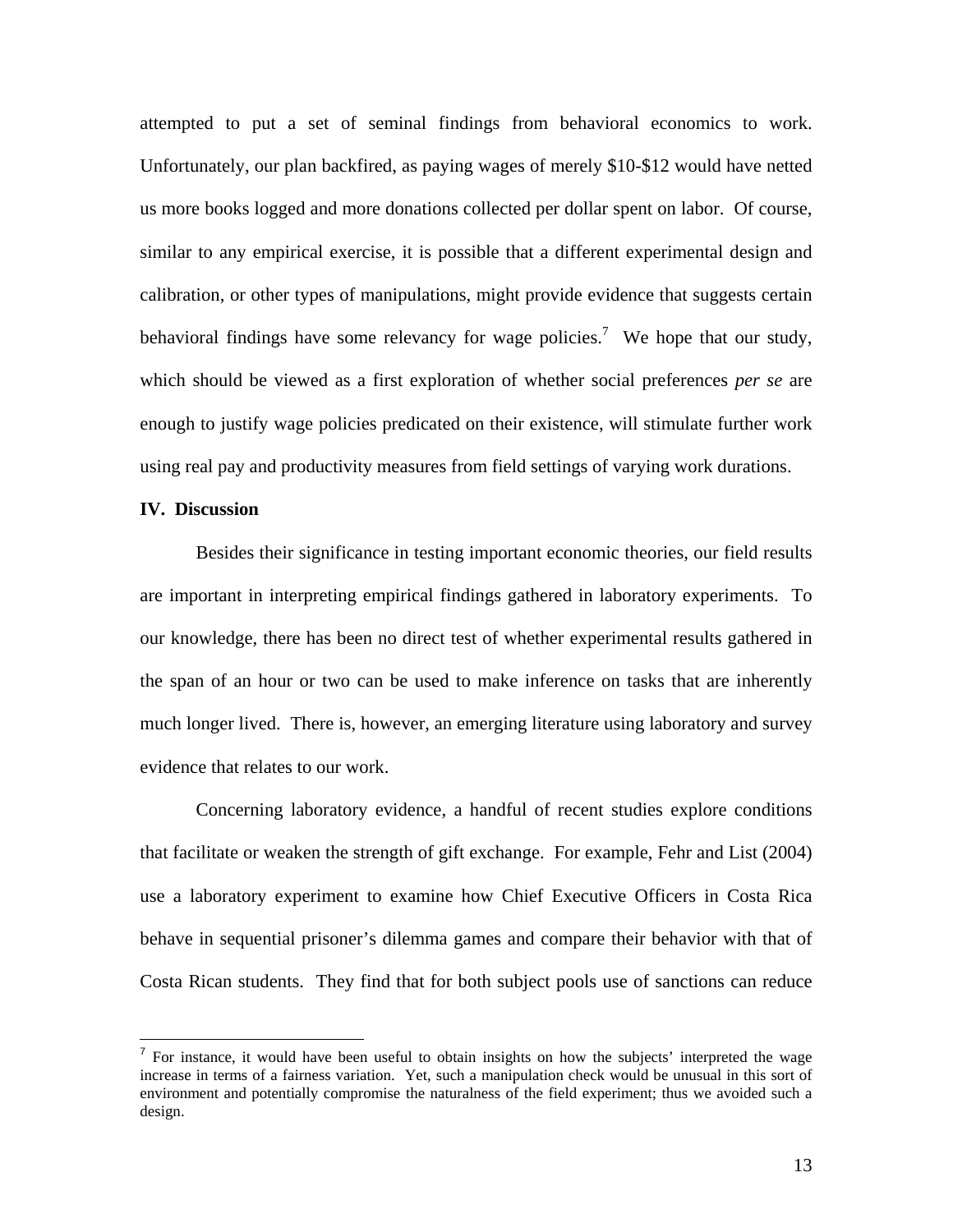cooperative behavior (see also Gneezy and Rustichini, 2000). Houser et al. (2005) report similar results using a large sample of George Mason University undergraduate student subjects. Charness et al. (2004) report that laboratory gift exchange is considerably influenced by whether or not a comprehensive payoff table is made available to subjects. Likewise, data from Engelmann and Ortmann (2002) and Rigdon (2002) highlight that student behavior depends critically on parameterization and implementation considerations.

While these studies represent important tests in drawing out the boundary conditions for laboratory gift exchange experiments, our results make a much different distinction. We interpret our findings as suggesting that great care should be taken before making inference from laboratory experiments, which might be deemed as "hot" decision making, to field environments, which typically revolve around "cold" decision making. Our results therefore lend insights to perhaps a different interpretation of these laboratory studies as well. $8$ 

 Survey evidence is another important source of data to study behavior in labor markets. In an extensive study of business executives, Bewley (1999) considers why wages are downwardly rigid during a recession. He reports that managers are worried that wage cuts might result in decreases in morale that would subsequently result in poor worker performance when the economy recovered, if not immediately. Put more

1

 $8\,$  Of course, with our data alone we cannot pinpoint whether the move to the field was necessary to observe the effects of task duration on behavior. We trust that future work will parse these factors and explore whether longer timeframes in the lab can cause similar behavioral changes as those observed herein. In this spirit, our study showcases the complementarities of field and lab experimentation that have been discussed in the literature (see, e.g., Harrison and List, 2004): given that we have discovered this behavioral pattern in naturally-occurring environments, researchers might wish to return to the lab and detail the types of variables that can cause, attenuate, or exacerbate these duration effects. With this new evidence in hand, and perhaps equipped with deeper theoretical models, subsequent lab and field experiments can be conducted to examine the predictions.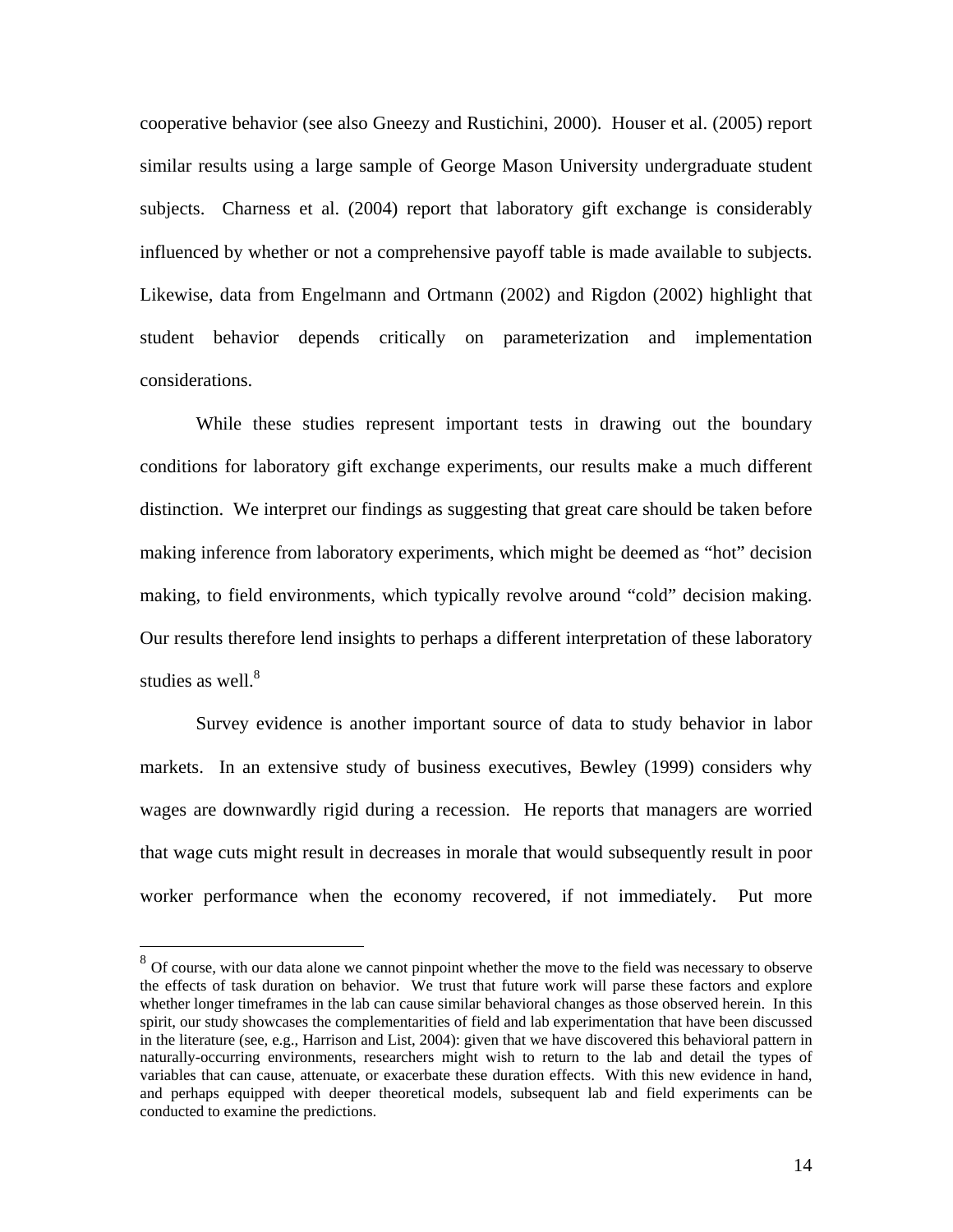succinctly, Bewley (p. 54) argues that "many factors influence morale, including especially good personal contact with supervisors, a spirit of community within the business, and the perception that company policy is fair. Businesspeople value good morale because it fosters high productivity, low turnover, and ease in recruiting new workers."

This line of reasoning highlights the importance of fairness considerations in cases of *negative reciprocity*. With respect to positive reciprocity, as considered in our study, Bewley's evidence is less conclusive. He argues that morale is less important when considering wage increases, but finds that one main consideration when determining raises is the effect on employee turnover once the recession ends. In this spirit, our results are consonant with those of Bewley: his work suggests that there appears to be little connection between increasing pay and productivity, except to the extent that higher wages make it possible to attract, and retain, higher quality workers.

# **V. Epilogue**

Empirical evidence shows that wages in labor markets do not always clear the market: in many cases, firms pay a higher than market-clearing wage, resulting in involuntary unemployment. One of the seminal theories that was put forward to explain this observation is the fair wage-effort theory, which predicts that wages above marketclearing levels can be an equilibrium in labor markets. Despite its profound implications, there does not exist compelling evidence from naturally occurring markets supporting or refuting this theory. This is not surprising in light of the difficulties associated with executing a clean empirical test of such phenomena. When such data are available, it is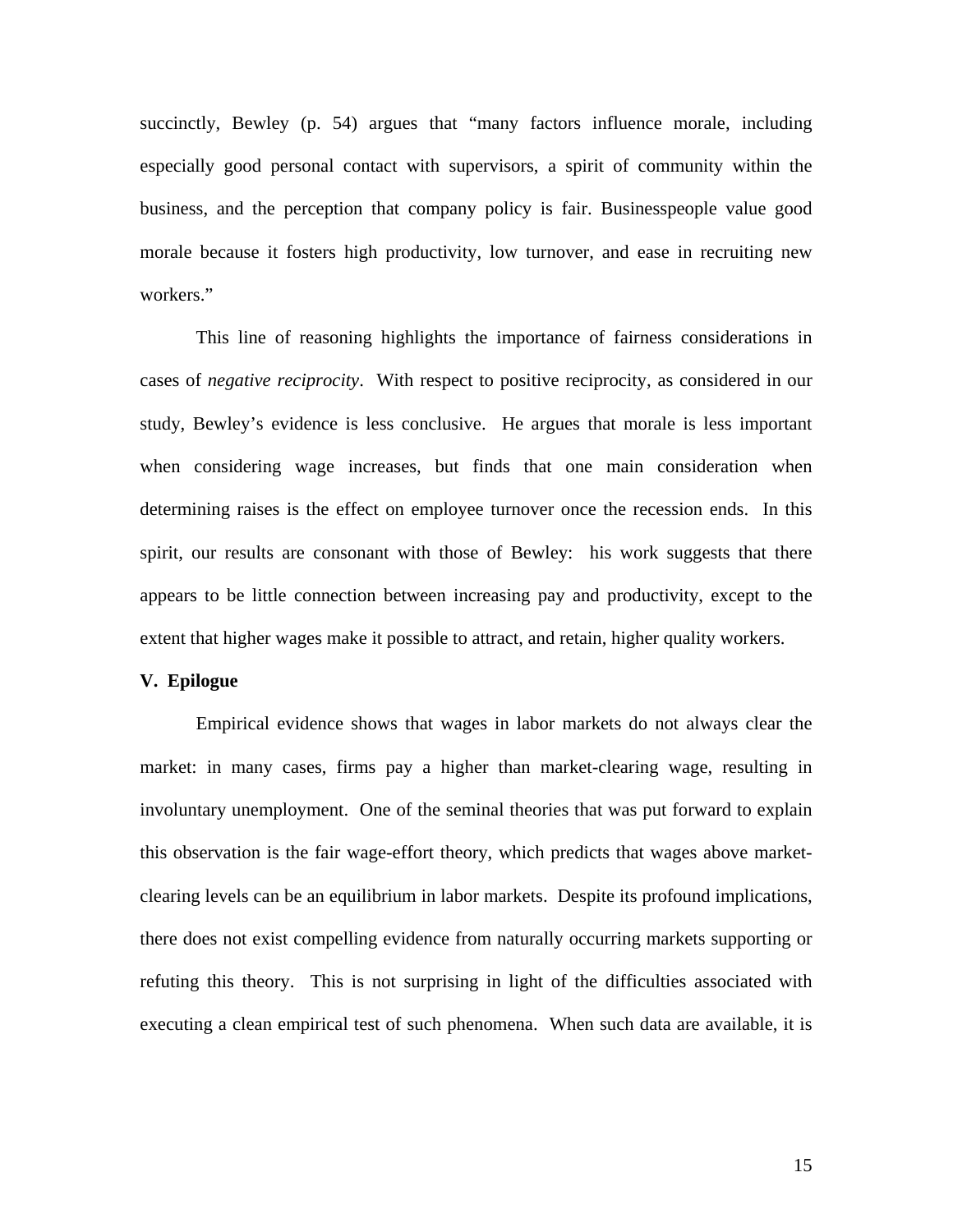difficult to separate out the consequences of factors of primary interest from the host of simultaneously occurring stimuli.

Experimental markets and laboratory studies alleviate many of these problems and provide an attractive basis for analyzing such issues. In this spirit, an influential line of laboratory experimental research has evolved that shows the importance of reciprocity in labor market settings, lending empirical support to the fair wage-effort theory.

Whether such results have important implications for real labor markets remains an open empirical issue, however. We begin to resolve this uncertainty by exploring individual behavior in two distinct labor markets: data entry and door-to-door fundraising. We report two major insights. First, consistent with findings in the experimental literature, a higher wage was reciprocated by greater effort on the part of the employees during the early hours of the task. Second, this higher effort level was not persistent: after a few hours, effort levels in the gift treatment mirrored those in the nongift treatment.

More generally, a methodological contribution of this study is to show that field experiments can be used as a means to examine the *representativeness* of the environment. For example, before we can begin to make sound arguments that behavior observed in the lab is a good indicator of behavior in the field, we must explore whether certain dimensions of the laboratory environment might cause differences in behavior across these domains. This study highlights one of several important dimensions.<sup>9</sup> Future research should explore these insights more closely, and extend the tests to examine other dimensions as well as negative reciprocity. We should stress that our sample sizes are small and that we do find behavioral similarities across the lab and the

<u>.</u>

 $9$  Harrison and List (2004) provide a discussion of many other important dimensions.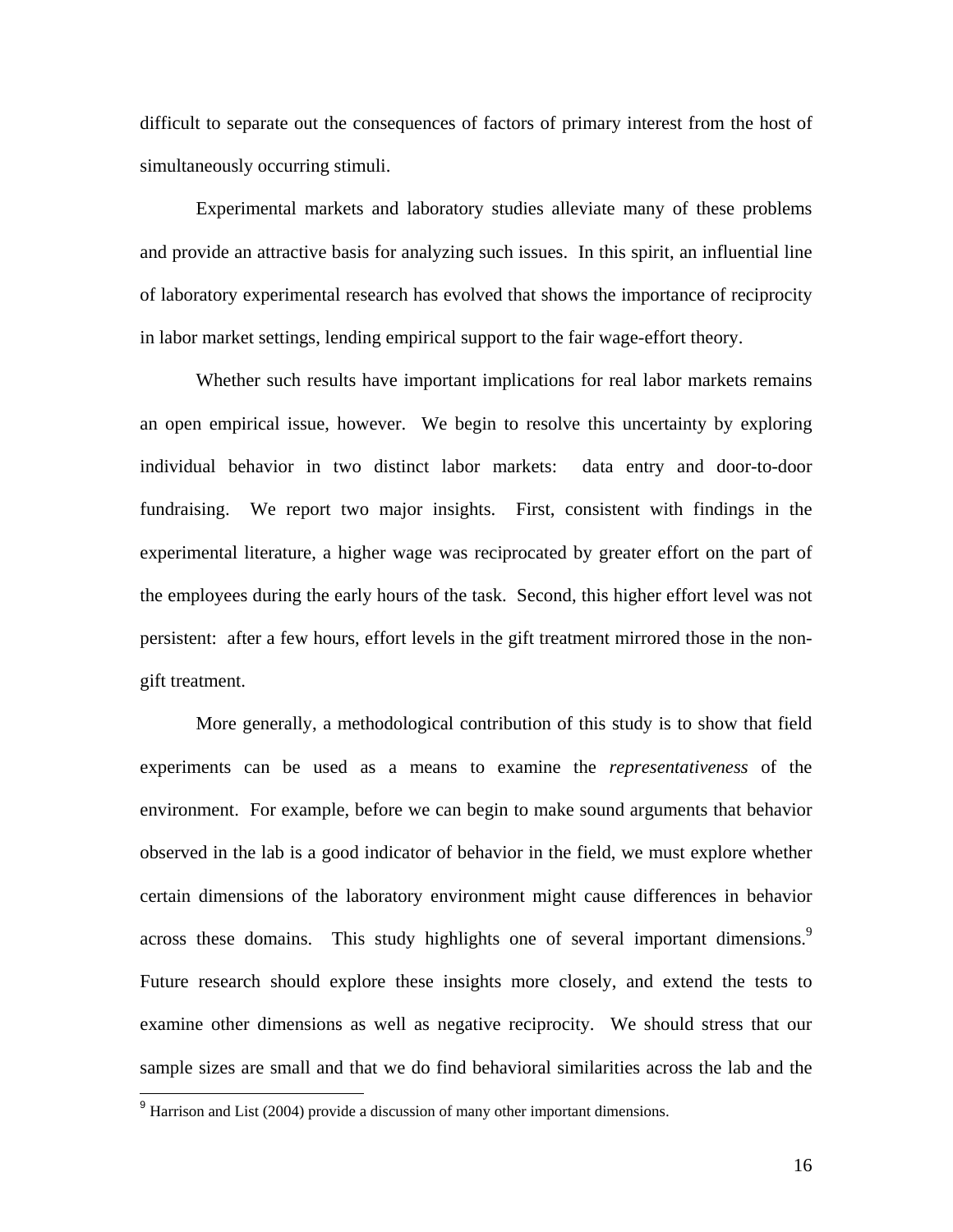field over short durations (as does, e.g., Gneezy, 2006). A useful exercise for future research is to increase the sample sizes and to return to the lab to explore the robustness of our insights by examining, for example, whether, and to what extent, our results are robust to various lab manipulations.

## **References**

- Adams, J.S. (1963) "Toward an understanding of inequality," *Journal of Abnormal and Social Psychology*, LXVII, 422-436.
- Agell, J. and Lundborg, P. (1995) "Theories of pay and unemployment: Survey evidence from Swedish manufacturing firms," *Scandinavian Journal of Economics* 97, 295- 307.
- Akerlof, George A. (1982), "Labor Contracts as Partial Gift Exchange," *Quarterly Journal of Economics*, 97, 543-569.
- Akerlof, George A. and Janet L. Yellen (1988), "Fairness and Unemployment," *American Economic Review, Papers and Proceedings* 83(2), 44-49.
- Akerlof, George A. and Janet L. Yellen (1990), "The Fair Wage-Effort Hypothesis and Unemployment," *Quarterly Journal of Economics*, 105, 255-283.
- Argyle, M (1981) *The Social Psychology of Work*. Penguin Books.
- Berg, Joyce, John W. Dickhaut, and Kevin A. McCabe (1995), "Trust, Reciprocity, and Social History," *Games and Economic Behavior* 10, 122-142.
- Bewley, T.F. (1999) *Why Wages Don't Fall During a Recession*. Harvard University Press, Cambridge, Massachusetts.
- Charness, Gary (2005), "Attribution and Reciprocity in an Experimental Labor Market," forthcoming *Journal of Labor Economics.*
- Charness Gary, Guillaume R. Frechette, and John H. Kagel (2004), How Robust is Laboratory Gift Exchange?" *Experimental Economics*, forthcoming.
- Engelmann Dirk and Andreas Ortmann (2002). "The Robustness of Laboratory Gift Exchange: A Reconsideration," working paper, Charles University.
- Falk, A. and S. Gächter (2002) "Reputation and reciprocity-Consequences for labour relation," *Scandinavian Journal of Economics* 104, 1-26.
- Fehr, Ernst and Armin Falk (1999), Wage Rigidity in a Competitive Incomplete Contract Market, *Journal of Political Economy*, 107, 106-134.
- Fehr, Ernst and Simon Gächter (2000), Fairness and Retaliation: The Economics of Reciprocity, *Journal of Economic Perspectives*, 14(3), 159-181.
- Fehr, E., G. Kirchsteiger and A.Riedl (1993) "Does fairness prevent market clearing? An experimental investigation," *Quarterly Journal of Economics*, 108, 2, 437-460.
- Fehr, Ernst and Simon Gächter, and George Kirchsteiger (1997). Reciprocity as a Contract Enforcement Device, *Econometrica*, 65 (4), 833-860.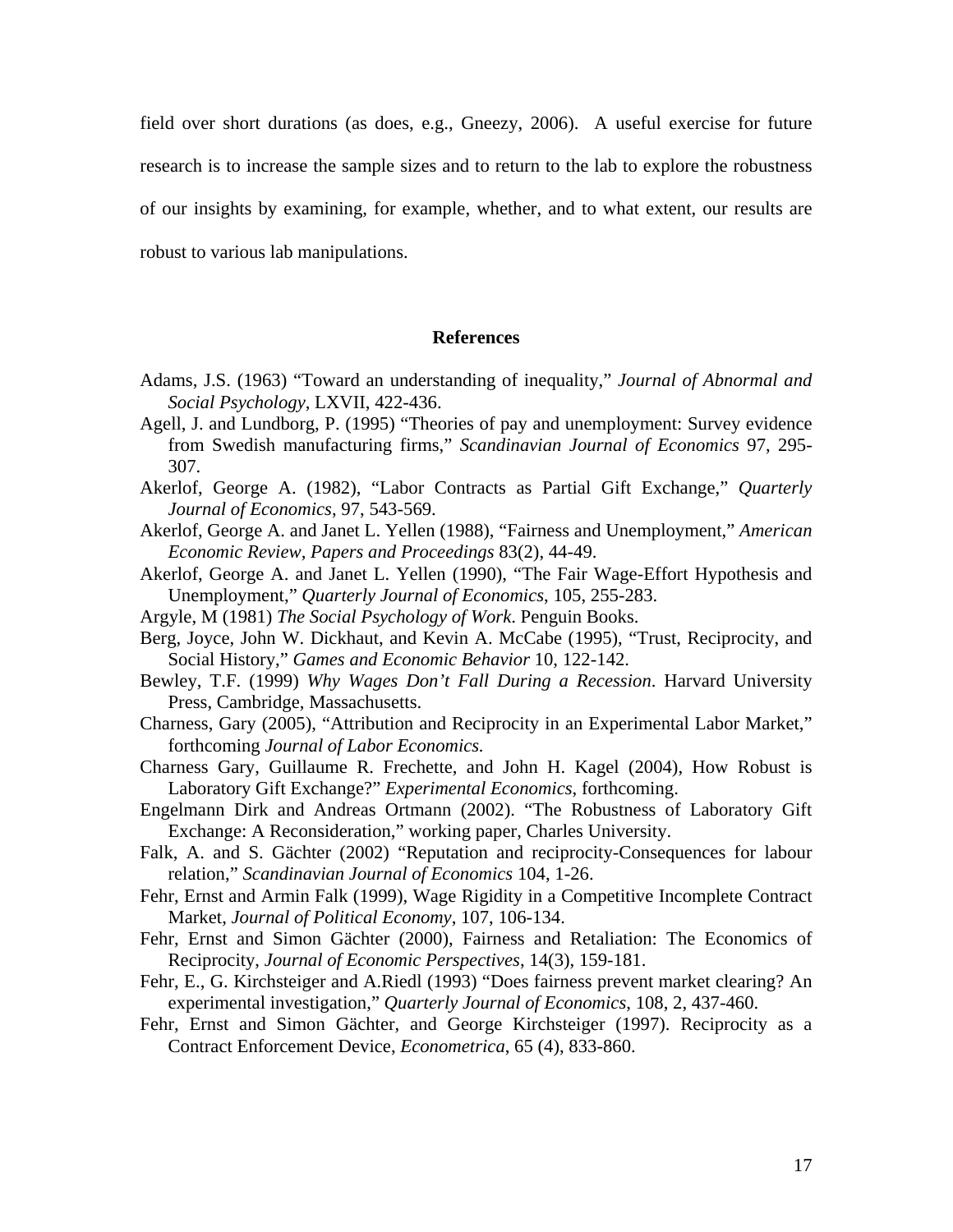- Fehr, Ernst, George Kirchsteiger, and Arno Riedl (1993). "Does Fairness Prevent Market Clearing? An Experimental Investigation," *Quarterly Journal of Economics* 108, 437- 460.
- Fehr, Ernst and List, John A. (2004). "The Hidden Costs and Returns of Incentives— Trust and Trustworthiness among CEOS, " *Journal of the European Economic Association*, September, *2*(5), pp. 743-71.
- Gilbert, D. T., Pinel, E. C., Wilson, T. D., Blumberg, S. J., & Wheatley, T. (1998). Immune neglect: A source of durability bias in affective forecasting. *Journal of Personality and Social Psychology, 75,* 617-638.
- Gneezy, U. and A. Rustichini (2000) "A fine is a price," *Journal of Legal Studies*, XXIX, 1, 1-18.
- Gneezy, U. (2006) "Bonuses versus predetermined wages: A study of incentives and reciprocity." Mimeo, University of Chicago.
- Guth, W., R. Schmittberger, and B. Schwarze (1982) "An experimental analysis of ultimatum bargaining," *Journal of Economic Behavior and Organization*, 3, 367-388.
- Guth, W. (1995) "On ultimatum bargaining experiments: A personal review," *Journal of Economic Behavior and Organization*, 329-44.
- Harrison, Glenn W., and John A. List (2004), "Field Experiments," *Journal of Economic Literature*, XLII, pp. 1009-1055.
- Houser Daniel, Erte Xiao, Kevin McCabe, and Vernon Smith, 2005. "When Punishment Fails: Research on Sanctions, Intentions and Non- Cooperation," George Mason Working Paper.
- Kahneman, Daniel, Jack L. Knetsch, and Richard H. Thaler (1986). "Fairness as a Constraint on Profit Seeking: Entitlements in the Market," *American Economic Review*, 76, 728-741.
- Katz, Lawrence. F. (1986). "Efficiency Wage Theories: A Partial Evaluation," in *NBER Macroeconomics Annual*, ed. S. Fischer, Cambridge, MA: MIT Press.
- Landry, Craig, Andreas Lange, John A. List, Michael K. Price, and Nicholas Rupp. 2005. "Toward an Understanding of the Economics of Charity: Evidence from a Field Experiment," *Quarterly Journal of Economics*, forthcoming.
- Loewenstein, George (forthcoming). "Hot-cold Empathy Gaps and Medical Decision-Making," *Health Psychology*.
- Mowday, Richard (1991) "Equity theory predictions of behavior in organizations," in R.M. Steers and L.W. Porter, eds., *Motivation and Work Behavior* (New York: McGraw-Hill).
- Rigdon, Mary (2002) Efficiency wages in an experimental labor market, *Proceedings of the National Academy of Sciences* 99(20): 13348-13351.
- Roth, A. (1995) "Bargaining Experiments," in J. Kagel and A. Roth eds., *The Handbook of Experimental Economics*, Princeton: Princeton University Press.
- Sobel, J. (2005) "Interdependent preferences and reciprocity," *Journal of Economic Literature*, 43(2): 392-436.
- Steers, Richard M. and Lyman, W. Porter (1991). Motivation and work behavior 5th edition. *New York: McGraw-Hill*.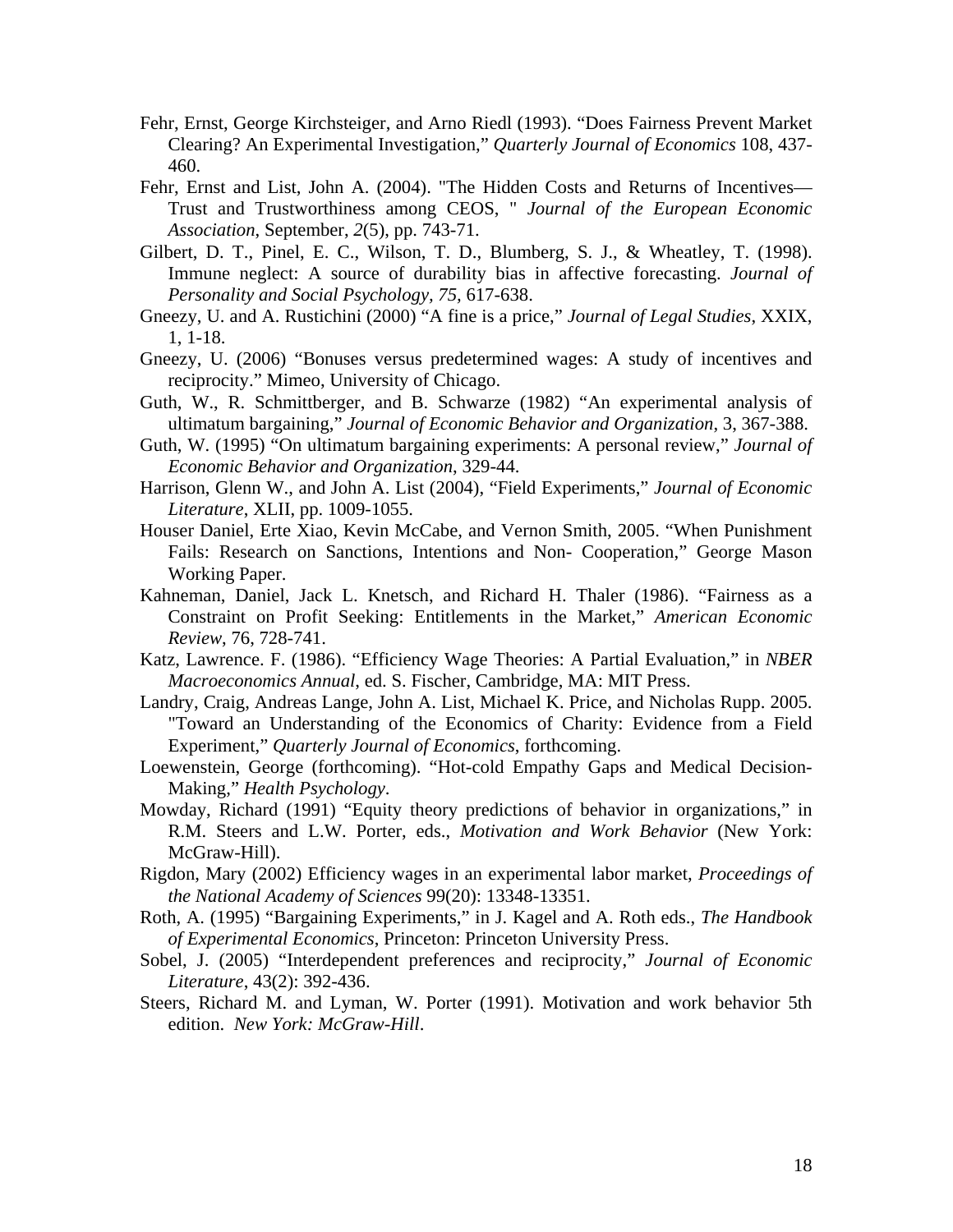|        | Participant    | 90      | 180     | 270     | 360     |
|--------|----------------|---------|---------|---------|---------|
|        | #              |         | minutes | minutes |         |
|        |                | minutes |         |         | minutes |
| noGift | 1              | 56      | 61      | 58      | 63      |
|        | $\overline{2}$ | 52      | 52      | 51      | 45      |
|        | 3              | 46      | 44      | 52      | 42      |
|        | 4              | 45      | 41      | 43      | 38      |
|        | 5              | 41      | 29      | 33      | 25      |
|        | 6              | 38      | 42      | 44      | 46      |
|        | $\overline{7}$ | 37      | 39      | 38      | 38      |
|        | 8              | 34      | 35      | 32      | 37      |
|        | 9              | 32      | 32      | 28      | 27      |
|        | 10             | 26      | 30      | 33      | 35      |
|        | Average        | 40.7    | 40.5    | 41.2    | 39.6    |
|        |                |         |         |         |         |
| Gift   | 11             | 75      | 71      | 60      | 58      |
|        | 12             | 64      | 65      | 63      | 61      |
|        | 13             | 63      | 65      | 59      | 63      |
|        | 14             | 58      | 40      | 35      | 31      |
|        | 15             | 54      | 42      | 33      | 34      |
|        | 16             | 47      | 35      | 28      | 25      |
|        | 17             | 42      | 37      | 47      | 39      |
|        | 18             | 37      | 29      | 30      | 30      |
|        | 19             | 25      | 20      | 20      | 22      |
|        | Average        | 51.7    | 44.9    | 41.7    | 40.3    |

**Table 1 Summary Data—Books Logged** 

**Figure 1: Average Books Logged Per Time Period** 

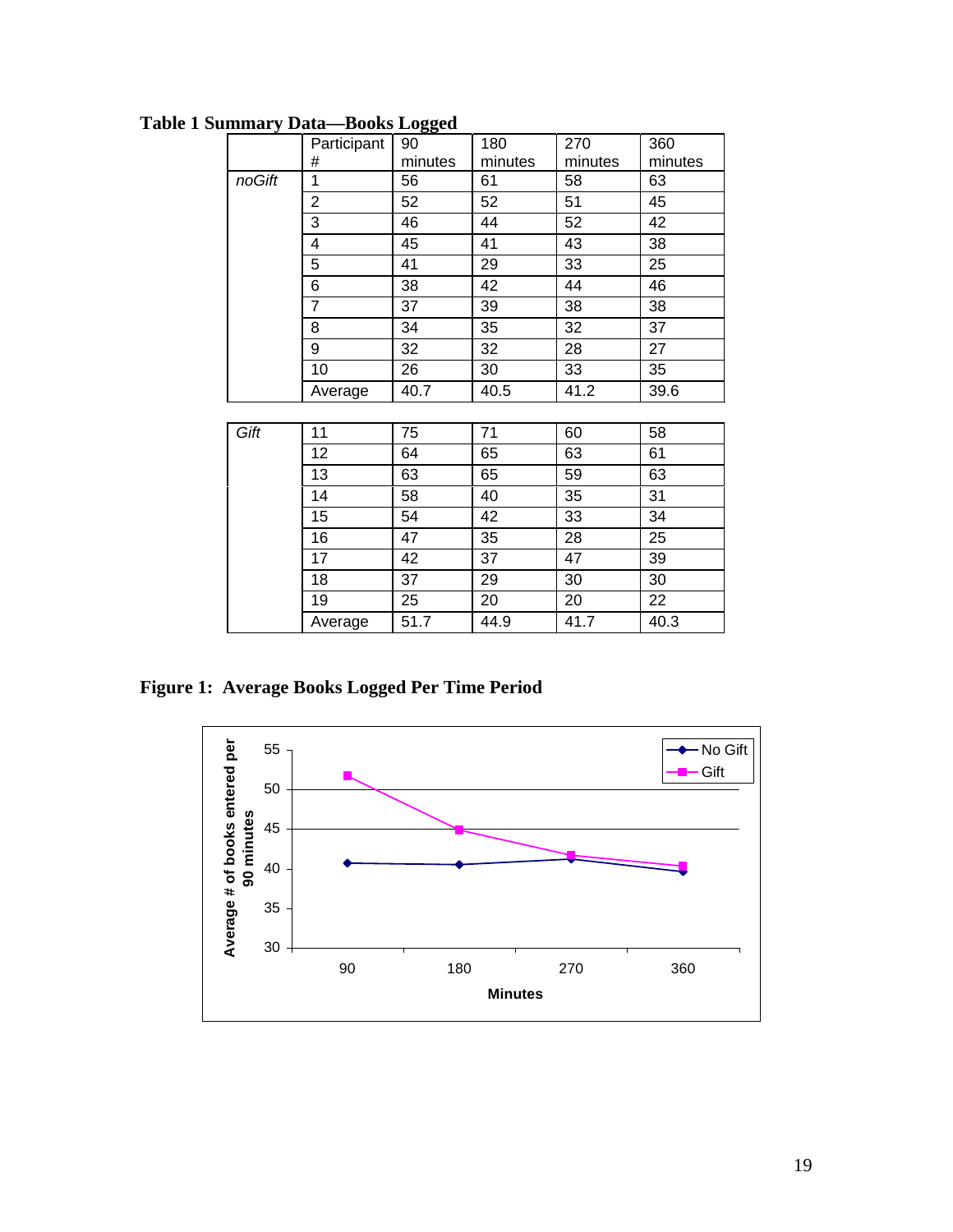|                  | <b>Library Task</b> |                 | <b>Fundraiser</b> |                |  |
|------------------|---------------------|-----------------|-------------------|----------------|--|
| <b>Variable</b>  |                     | <b>Variable</b> | (Hourly)          | (3 Hour Block) |  |
|                  | 10.9                | Gift            | 3.4               | 13.8           |  |
| Gift             | (6.6)               |                 | (3.3)             | (5.8)          |  |
|                  |                     |                 |                   |                |  |
| Time2            | $-0.2$              | Time2           | 3.0               | ---            |  |
|                  | (1.6)               |                 | (2.8)             |                |  |
| Time3            | 0.5                 | Time3           | $-3.6$            | ---            |  |
|                  | (1.6)               |                 | (2.8)             |                |  |
|                  |                     |                 |                   |                |  |
| Time4            | $-1.1$              | Time4           | $-1.2$            | $---$          |  |
|                  | (1.9)               |                 | (2.8)             |                |  |
| Gift*Time2       | $-6.6$              | Time5           | 2.6               | ---            |  |
|                  | (3.1)               |                 | (2.8)             |                |  |
|                  |                     |                 |                   |                |  |
| Gift*Time3       | $-10.5$             | Time6           | $-1.3$            | 0.70           |  |
|                  | (3.1)               |                 | (2.8)             | (4.4)          |  |
| Gift*Time4       | $-10.2$             | Gift*Time2      | 2.0               | ---            |  |
|                  | (3.3)               |                 | (3.7)             |                |  |
| Constant         | 40.7                | Gift*Time3      | 1.6               | ---            |  |
|                  | (3.6)               |                 | (3.7)             |                |  |
|                  |                     |                 |                   |                |  |
|                  |                     | Gift*Time4      | $-0.9$            | ---            |  |
|                  |                     |                 | (3.7)             |                |  |
|                  |                     | Gift*Time5      | $-5.8$            | ---            |  |
|                  |                     |                 | (3.7)             |                |  |
|                  |                     | Gift*Time6      | $-2.2$            | $-12.6$        |  |
|                  |                     |                 | (3.7)             | (5.9)          |  |
|                  |                     | Constant        | 6.6               | 19.2           |  |
|                  |                     |                 | (2.4)             | (4.4)          |  |
| $\boldsymbol{N}$ | 76                  |                 | 138               | $46\,$         |  |

**Table 2 Regression Results** 

Notes:

<sup>1.</sup> Dependent variable is the number of books logged in the library task and money raised in the fundraiser (in 3-hour blocks in Column 3).  $Gift = 1$  if the agent is in the gift treatment, 0 otherwise. *Timet* variables are dichotomous and equal 1 when work is carried out in that period, 0 otherwise. *Gift\*Timet* variables are dichotomous interactions between the gift treatment and the time period. 2. Standard errors are in parentheses beneath coefficient estimates.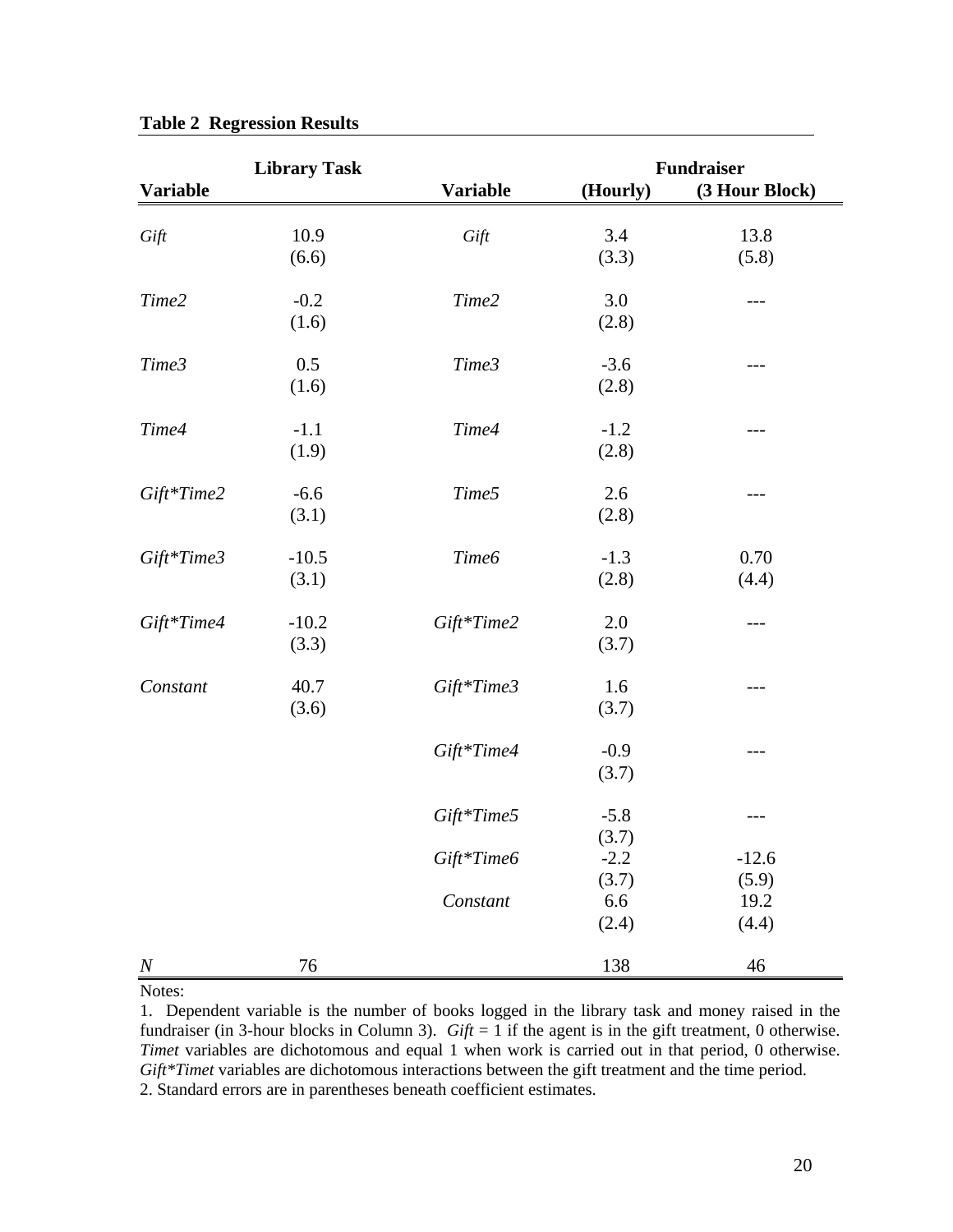

**Figure 2: Average Earnings – by 3 Hour Block**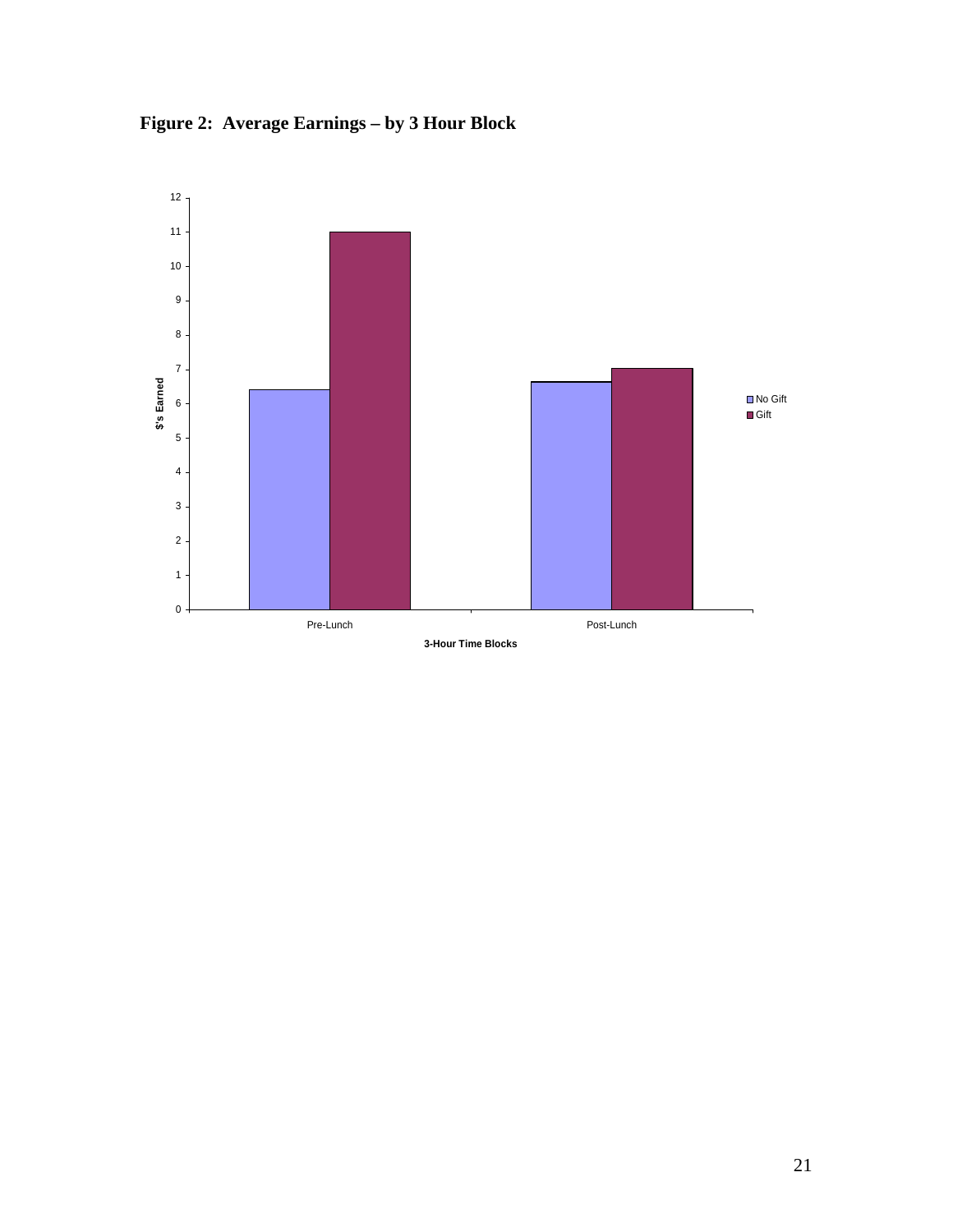|                      | Non-Gift | Gift    | Difference |
|----------------------|----------|---------|------------|
| Hour 1               | 6.6      | 10.00   | $-4.4$     |
|                      | (2.271)  | (2.179) |            |
| Hour <sub>2</sub>    | 9.6      | 15.00   | $-5.4$     |
|                      | (3.572)  | (3.907) |            |
| Hour <sub>3</sub>    | 3.00     | 8.00    | $-5.00**$  |
|                      | (0.789)  | (2.069) |            |
| Hour <sub>4</sub>    | 5.40     | 7.846   | $-2.446$   |
|                      | (1.507)  | (1.506) |            |
| Hour 5               | 9.20     | 6.769   | 2.431      |
|                      | (2.08)   | (0.856) |            |
| Hour <sub>6</sub>    | 5.30     | 6.461   | $-1.161$   |
|                      | (2.547)  | (1.483) |            |
|                      |          |         |            |
| Pre-Lunch per Hour   | 6.40     | 11.00   | $-4.6***$  |
| $(Hours 1 - 3)$      | (1.803)  | (1.443) |            |
| Post-Lunch per Hour  | 6.633    | 7.026   | $-0.392$   |
| (Hours $4-6$ )       | (1.389)  | (0.787) |            |
| Entire Day per Hour  | 6.516    | 9.013   | $-2.496*$  |
| (Hours $1-6$ )       | (1.474)  | (0.814) |            |
|                      |          |         |            |
| Number of Solicitors | 10       | 13      |            |

**Table 3: Summary Statistics – Average Earnings by Treatment** 

**Note**: Cell observations give the mean and standard errors for the average earnings for solicitors in the non-gift exchange and gift-exchange treatments (Columns 2 and 3 respectively). Column 4 provides the difference in average earnings between the solicitors in the non-gift treatment from the earnings of solicitors in the gift treatments. The fourth column also indicates whether the difference is significant at the  $p < 0.05$  level (\*\*) or  $p < 0.10$  level (\*) using a non-parametric Wilcoxon test. For example, solicitors in the non-gift treatment raised on average \$6.60 during the first hour of work whereas solicitors receiving the gift earned an average of \$10.00 during this same hour.

| $1$ ably $\pi$ . Average Earlings – Whinn Treatment by J Hour Diock |           |            |            |  |  |
|---------------------------------------------------------------------|-----------|------------|------------|--|--|
|                                                                     | Pre-Lunch | Post-Lunch | Difference |  |  |
| <b>Gift Exchange</b>                                                | 11.00     | 7.026      | $3.974**$  |  |  |
|                                                                     | (1.443)   | (0.786)    |            |  |  |
| Non-Gift Exchange                                                   | 6.40      | 6.633      | $-0.233$   |  |  |
|                                                                     | (1.803)   | 1.389      |            |  |  |

**Table 4: Average Earnings – Within Treatment by 3 Hour Block** 

**Note:** Cell entries provide summary statistics for average earnings per hour for the 3-hour blocks before and after lunch across our two treatments (gift exchange and non-gift exchange). Standard errors for the earnings are in parentheses. Column 4 provides the difference in average hourly earnings within a treatment across these blocks. \*\* indicates that the reported difference is statistically significant at the  $p < 0.05$  level using a matched pairs t-test.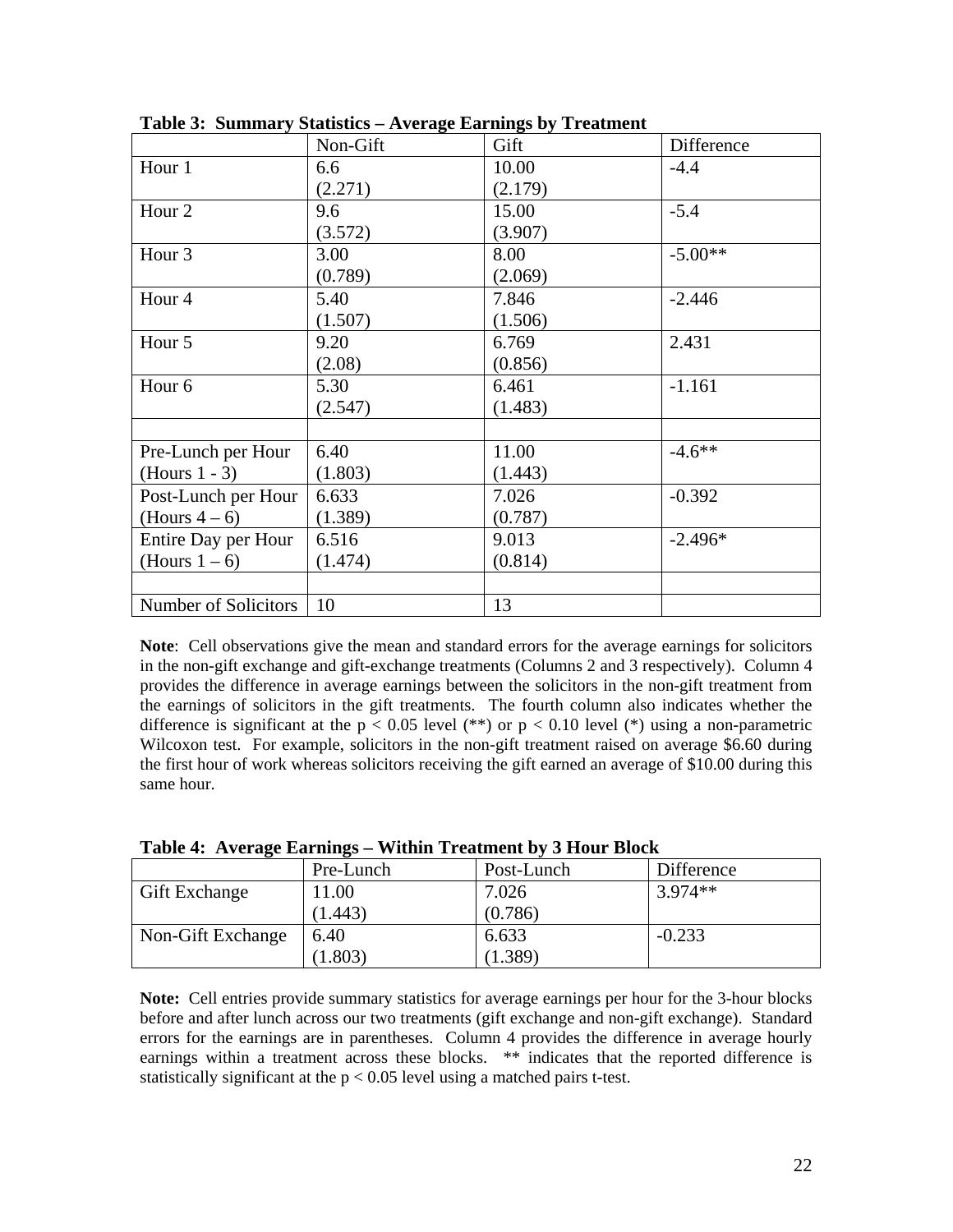# **Appendix. Solicitation Scripts for Door-to-Door Fundraiser**

# **ECU Center for Natural Hazards Mitigation Research - Script**

(If a minor answers the door, please ask to speak to a parent. Never enter a house.)

Hi, my name is \_\_\_\_\_\_\_\_\_\_\_\_\_\_\_\_\_\_\_\_\_. I am an **ECU student** visiting Pitt County households today on behalf of the newly formed *ECU Natural Hazards Mitigation Research Center*.

*(Hand the blue brochure to the resident).* 

You may recall **hurricanes Dennis and Floyd** five years ago led to **widespread devastation** in Eastern North Carolina, hence the State authorized the new *Hazards Center*.

This research center will provide **support and coordination for research on natural hazard risks**, such as *hurricanes, tornadoes*, and *flooding*.

**The primary goal of the center is to reduce the loss of life and property damages due to severe weather events.**

**We are collecting contributions today on behalf of the new** *ECU Hazards Center***. The Center is a non-profit organization.** 

**To raise funds for the new ECU Hazard Center we are conducting a charitable raffle:** 

- **The winner receives a \$1,000 prepaid MasterCard.**
- **For every dollar you contribute, you will receive 1 raffle ticket.**
- **The odds of winning this charitable raffle are based on your contribution and total contributions received from other Pitt County households**
- The charitable raffle winner will be drawn at the Center on December 17<sup>th</sup> at noon. **The winner will be notified and the results posted on the Center's web site.**
- **All proceeds raised by the raffle will fund the Hazards Center, which is a non-profit organization.**

# **Would you like to make a contribution today?**

*(If you receive a contribution, please write a receipt that includes their name and contribution amount).* 

If you have questions regarding the Center or want additional information, there is a phone number and web site address provided on the back of this blue brochure.